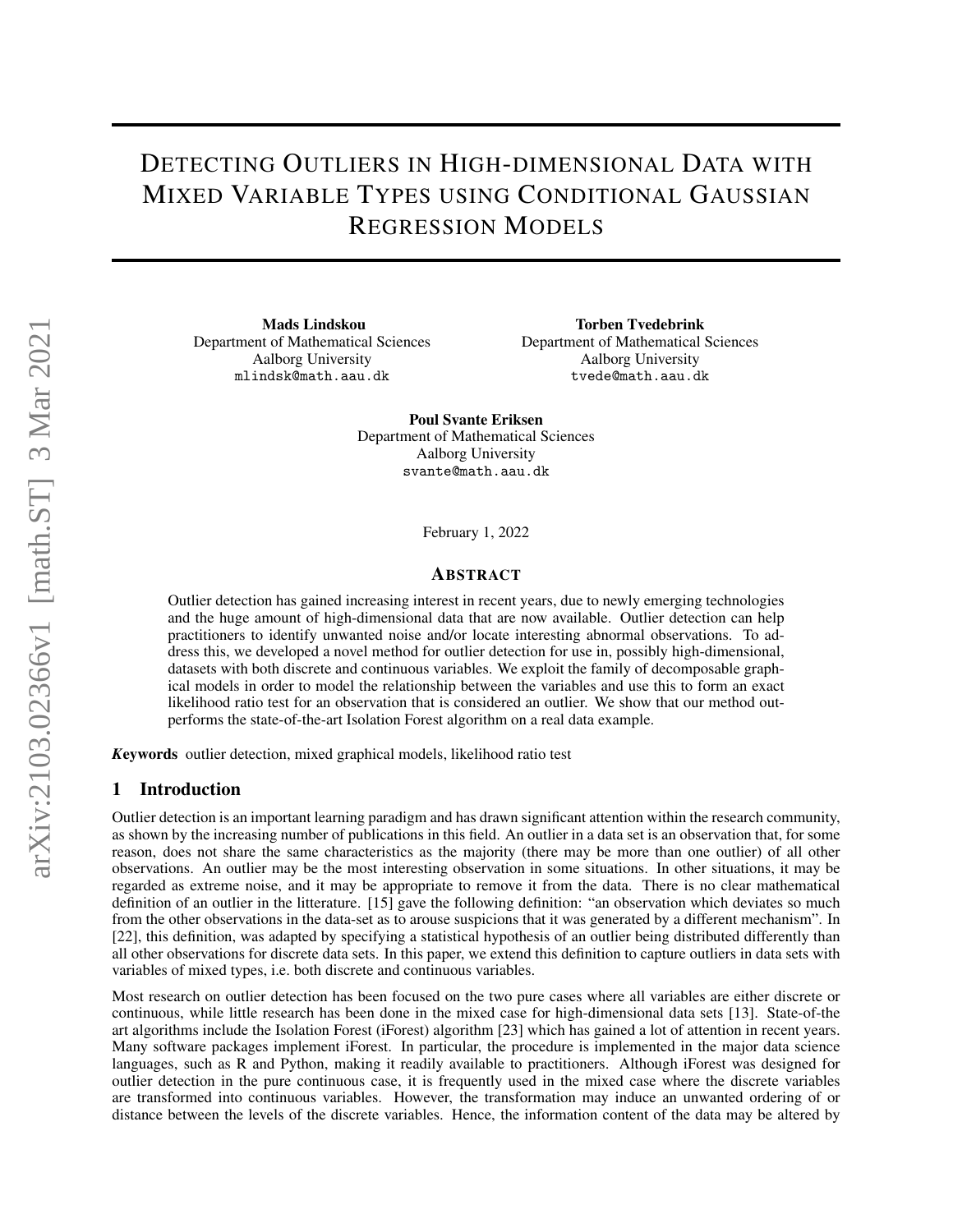the transformation, but nonetheless iForest is used in many papers on outlier detection with mixed data, and the performance is most often excellent, see e.g. [\[11,](#page-17-4) [24,](#page-17-5) [2,](#page-16-0) [13\]](#page-17-2) and [\[3\]](#page-16-1). In the review papers by [\[7\]](#page-16-2) and [\[12\]](#page-17-6), iForest is recommended as the best overall outlier detection procedure and is recommended in production environments. In Section [12.2,](#page-13-0) we show that our method outperforms iForest as an outlier detection method in the mixed case, when data includes a large number of discrete variables. This is in contradictiion the findings in the aforementioned papers.

We propose a novel probabilistic outlier detection method that relies on the family of decomposable mixed graphical models, see e.g. [\[17\]](#page-17-7). Graphical models is a family of statistical models, for which the dependencies between variables can be depicted or read off from a graph called the interaction graph. They are composed of a set of random variables (possibly both continuous and discrete) and an interaction graph, for which each of the vertices represents one of the random variables. In essence, a graphical model encodes, for conditional independencies between the random variables. By imposing the graphs to be decomposable ensures a likelihood function on closed form, which enables us to express what is meant by an outlier using an exact likelihood ratio test (LRT). Furthermore, the components of the proposed LRT are composed of local information from the graph in terms of cliques yielding a way to explore which variables have the largest impact of the declaration of an observation as an outlier.

The likelihood function corresponds to a multivariate multiple regression model over the continuous variables, however due to local independencies, it is possible to restrict attention to simple multiple linear regressions with both continuous and discrete explanatory variables. In the pure discrete case, the method coincide with the one given in [\[22\]](#page-17-1) which will be apparent in Section [9.](#page-8-0) In addition, the method also handles the pure continuous case which is shown to be equivalent to a sum of studentized residuals over local structures in the graph.

The LRT relies on simulating observations from the model, as in [\[22\]](#page-17-1). However, in the mixed case we show that it is redundant to simulate the continuous counterpart of a simulated discrete observation. It turns out that the continuous contribution to the likelihood ratio can be drawn from a beta distribution once the discrete counterpart is known.

We provide an R software package of our novel method called ODMGM along with all code snippets used to generate all figures and analyses carried out in this paper, see [\[21\]](#page-17-8).

The rest of the paper is organized as follows. Section [2](#page-1-0) reviews the definitions of graphical models needed together with a useful proposition. Section [8](#page-6-0) is devoted to the notation and likelihood function needed to arrive at the exact likelihood ratio test given in Section [9.](#page-8-0) Section [11](#page-11-0) summarizes the proposed outlier detection method, ODMGM, in a pseudo algorithm providing a very detailed explanation of the steps to carry out. In Section [12,](#page-11-1) a real data set with mixed variable types is analysed, and the results are compared to those obtained with iForest.

# <span id="page-1-0"></span>2 Decomposable Mixed Graphs

We focus on undirected graphs, i.e. graphical models for which the edges in the interaction graph are not directed. Such models are also known as Markov random networks. In the following, we introduce notation and concepts that can be found in e.g. [\[17\]](#page-17-7). An undirected mixed graph,  $G = (V, E)$ , is a pair consisting of a set of vertices V and a set of edges  $E = \{ {u, v} \mid u, v \in V, u \neq v}$ . Furthermore, *V* is the union of Δ, the discrete variables, and Γ, the continuous variables, where  $|\Delta| = s, |\Gamma| = r$  and  $m = |V| = s + r$ . In the figures, we use circles to represent continuous variables and dots (discs) to represent discrete variables.

A mixed graph is triangulated if it has no cycle of length  $\geq$  4 without a chord. Mixed graphs are said to be decomposable if they are triangulated and do not contain any path between two non-adjacent discrete vertices passing through continuous variables only. Such paths are also called forbidden paths. For a decomposable mixed graph, *G*, with vertex set *V*, it holds that the sub-graph  $G_A = (A, \{\{u, v\} \mid u, v \in A \mid u \neq v\})$  is also decomposable for all subsets  $A \subseteq V$ . The subset *A* is called a clique if *G<sup>A</sup>* is a complete graph, i.e. any two vertices are adjacent. Define the star graph of  $G = (V, E)$  as

$$
G^{\star} = (V^{\star}, E^{\star}) = (V \cup \{\star\}, E \cup \{\{d, \star\} \mid d \in \Delta\}).
$$

That is,  $G^*$  is the graph, in which *V* is extended with the  $\star$ −node, and all discrete vertices are connected to this. [\[19\]](#page-17-9) showed, that a graph is decomposable if and only if the corresponding star graph is triangulated. It can, therefore, be checked if a graph *G* is decomposable by using the maximum cardinality search (MCS) algorithm [\[25\]](#page-17-10) on  $G^*$ .

Let  $C_1, C_2, \ldots, C_k$  be a sequence of the cliques in an undirected graph, and define for  $j = 1, 2, \ldots, k$ 

- *H<sup>j</sup>* = *C*<sup>1</sup> ∪··· ∪*C<sup>j</sup>* ,
- $S_i = C_i \cap H_{i-1}$  and
- $R_j = C_j \setminus H_{j-1}$ ,

where we define  $H_0$  as the empty set. These sets are also referred to as the histories, separators and residuals, respectively. The sequence is then said to be perfect if the following conditions hold: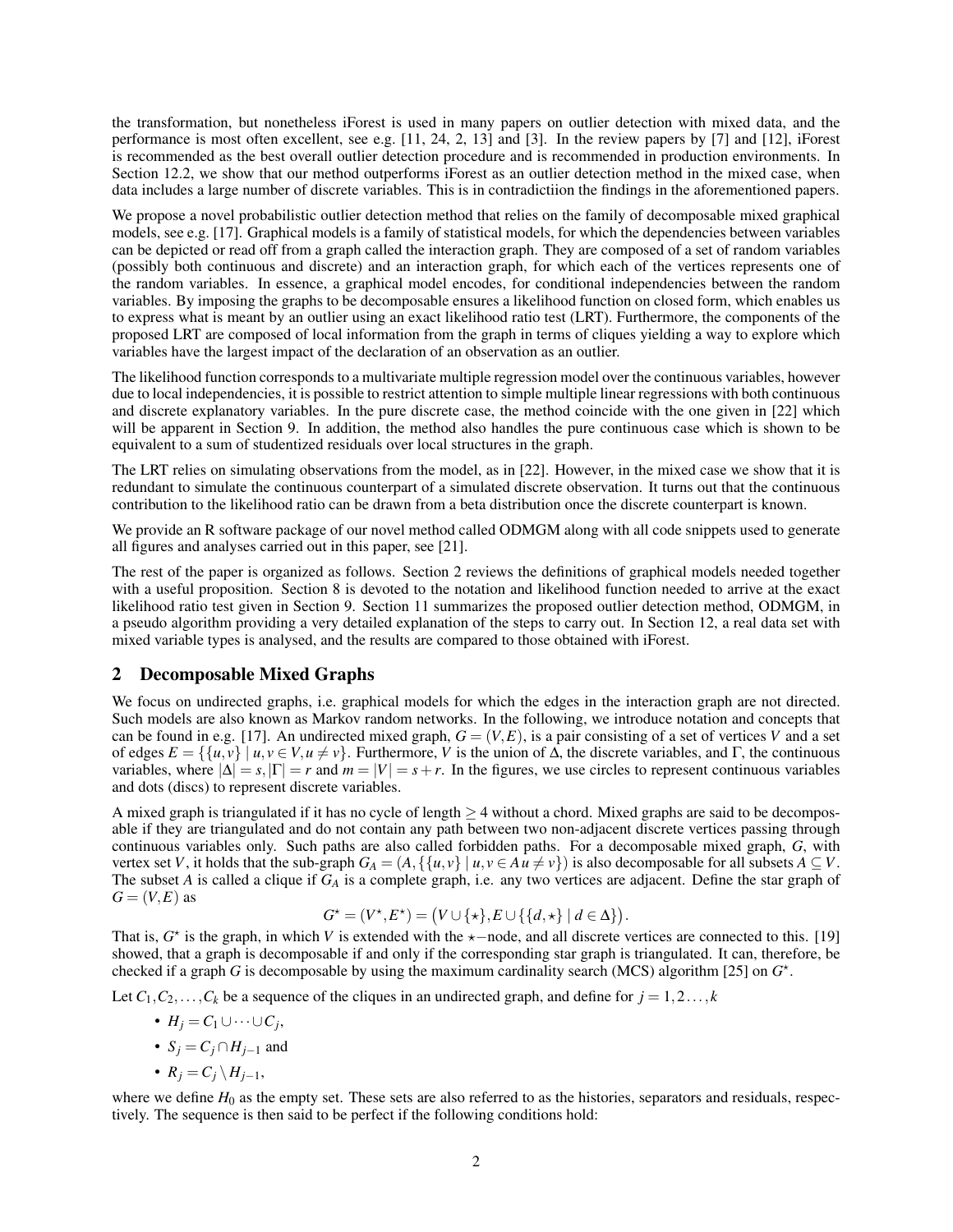- <span id="page-2-0"></span>(a) for all  $j > 1$ , there exist an index  $i < j$  such that  $S_j \subseteq C_i$ ,
- (b) all separators are complete, and
- <span id="page-2-1"></span>(c) either  $R_j \subseteq \Gamma$  or  $S_j \subseteq \Delta$  for all  $j > 1$ .

Condition ([a](#page-2-0)) is known as the running interse[c](#page-2-1)tion property, and condition  $(c)$  ensures that no forbidden path exists. Denote by  $ne(v) = \{u \mid \{u, v\} \in E\}$  and  $cl(v) = ne(v) \cup \{v\}$  the neighbors and closure of the vertex  $v \in V$ , respectively, and define

<span id="page-2-2"></span>
$$
B(v_j) = \text{cl}(v_j) \cap \{v_1, v_2, \dots, v_j\}, \quad j > 1.
$$
 (1)

If the sets in [\(1\)](#page-2-2) form a perfect sequence of sets, the sequence of vertices,  $v_1, v_2, \ldots, v_m$ , is said to be a perfect numbering of the vertices. A graph is decomposable if and only if, the vertices admit a perfect numbering and/or the cliques of the graph can be perfectly numbered to form a perfect sequence [\[17\]](#page-17-7). The cliques are then said to have the running intersection property (RIP).

We use the notation  $pa(v) := B(v) \setminus \{v\}$  to denote the parents of *v* defined as the preceding numbered vertices of *v* that are also neighbors of *v*. The following result appears in Lauritzen [\[17,](#page-17-7) p. 18] as a remark. However, this result is vital for the model assumptions in Section [8,](#page-6-0) and we therefore give a concise formal proof.

<span id="page-2-4"></span>Proposition 3. *For decomposable mixed graphs, a perfect numbering of the vertices can be chosen such that the discrete variables are numbered before the continuous ones.*

*Proof.* Let  $\delta$  be a discrete vertex numbered after the continuous vertex  $\gamma$ . By definition,  $\gamma \notin pa(\delta)$  and  $\delta \notin pa(\gamma)$ . Hence, interchanging  $\delta$  and  $\gamma$  in the perfect sequence would leave  $B(\gamma)$  and  $B(\delta)$  unchanged and, thus, complete and satisfy  $B(\delta) \subseteq \Delta$ . After a suitable number of such interchanges, all continuous vertices will be preceded by the discrete vertices.  $\Box$ 

Consider the mixed graph in Figure [1](#page-2-3) (left), where  $V = \{a, b, c, d, e, f\}$ , and

$$
E = \{ \{a,b\}, \{b,c\}, \{b,d\}, \{c,d\}, \{c,e\}, \{d,e\} \},
$$

<span id="page-2-3"></span>with  $\Delta = \{b, c, f\}$  and  $\Gamma = \{a, d, e\}$ . The corresponding star graph is depicted in Figure [1](#page-2-3) (right), where it can be seen that the graph is triangulated and hence decomposable. A perfect numbering of the vertices is given as *c*,*b*, *f*,*d*, *e*,*a*.



Figure 1: A decomposable mixed graph (left) and its corresponding star graph (right), where  $\bullet$  represents discrete variables and  $\circ$  represents continous variables, respectively.

# 4 Notation and the Likelihood Function

Let *I* be a *s*−dimensional discrete random vector and *Y* a *r*−dimensional real random vector. A realized value of the random vector  $X = (I, Y)$  is denoted  $x = (i, y)$ , where  $i = (i_d)_{d \in \Delta}$  is a tuple of discrete outcomes, also referred to as cell *i*, and  $y = (y_\gamma)_{\gamma \in \Gamma}$  is a real-valued vector. The state space of *I* is denoted as  $\mathcal{I} = \times_{d \in \Delta} \mathcal{I}_d$ , where  $\mathcal{I}_d$  is the level set of *d*; hence *i* ∈ J. Marginal vectors are written  $x_a = (i_{a \cap \Delta}, y_{a \cap \Gamma})$ , where  $i_{a \cap \Delta}$  and  $y_{a \cap \Delta}$  are sub-vectors restricted to the sets *a*∩∆ and *a*∩Γ, respectively. We usually use the shorthand notations *i<sup>a</sup>* := *ia*∩<sup>∆</sup> and *y<sup>a</sup>* := *ya*∩Γ. The level set for the *a*−marginal  $i_a$  is denoted  $\mathcal{I}_a$ ; hence  $i_a \in \mathcal{I}_a = \times_{d \in a} \mathcal{I}_d$ . If the vertices are numbered, we write

$$
x=(x_1,x_2,\ldots,x_m)=(i_1,i_2,\ldots,i_s,y_1,y_2,\ldots,y_r).
$$

The observed counts in cell *i* is denoted  $n(i)$ , and the probability of an observation falling in cell *i* is  $p(i)$ . The *a*−marginal table is then defined by the counts

$$
n_a(i_a) = \sum_{j:j_a=i_a} n(j),
$$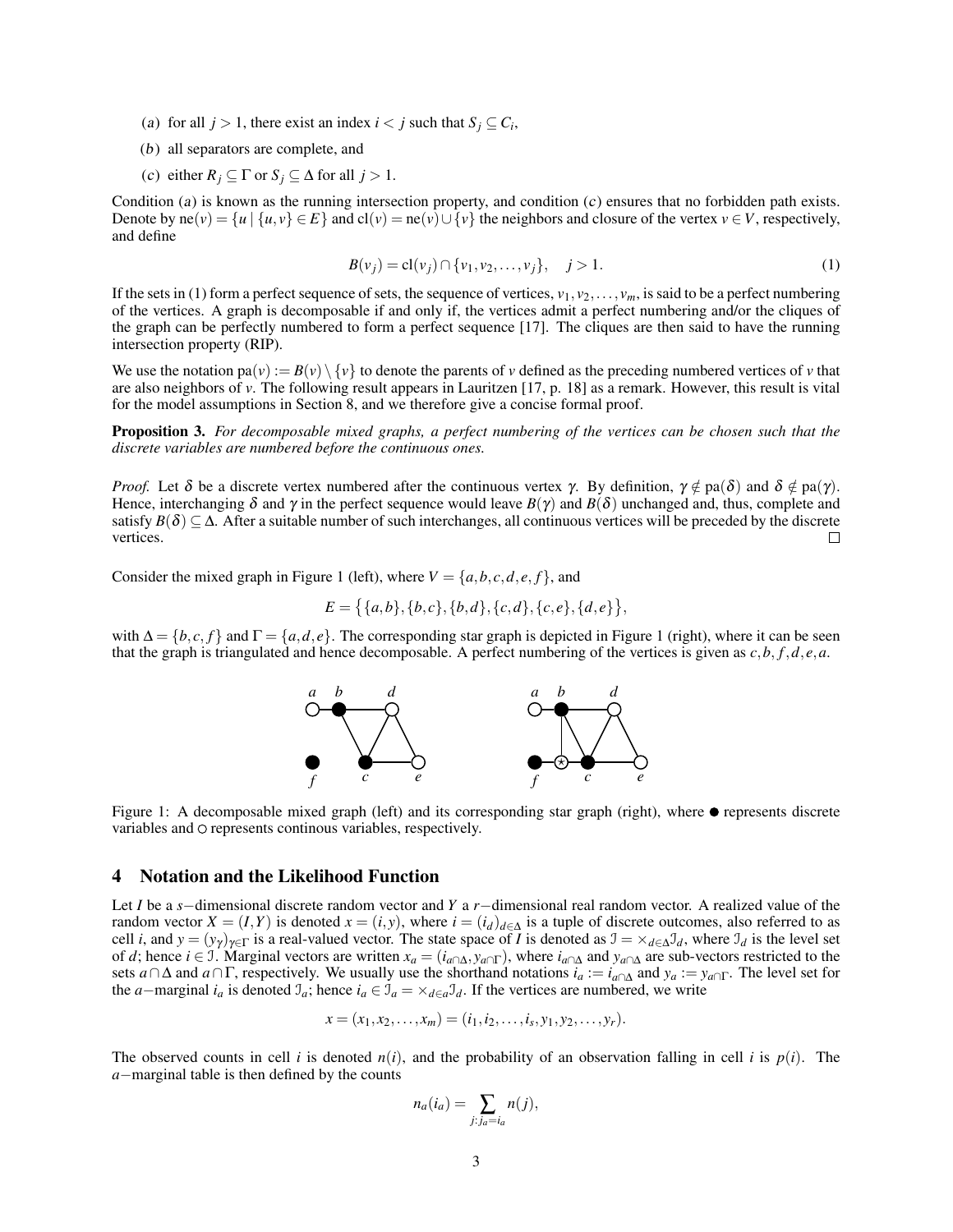and similarly for the marginal probabilities  $p_a$ . For the empty set,  $a = \emptyset$ , we write  $n(i_0) = |n|$ , where  $|n| = \sum_{i \in \mathcal{I}} n(i)$  is the total number of counts.

We assume that *I* has probability mass function  $p(i)$ , and that *Y*, given  $I = i$ , is a multivariate Gaussian model with mean and variance depending on cell *i*. A distribution of this form is called an inhomogeneous conditional Gaussian (CG) distribution [\[18\]](#page-17-11). The joint density is written as

$$
f(x) = f(i, y) = f(y | i) \times p(i).
$$
 (2)

If the variance is assumed to be independent of the discrete variables, the model is referred to as a homogeneous CG distribution. The inhomogeneous case is treated below (with some additional details in Appendix [A\)](#page-15-0). The homogeneous case is discussed in Section [10.2.](#page-10-0) Given a perfect numbering of the vertices, Proposition [3](#page-2-4) allows the following factorization of the joint density

$$
f(x) = p(i) \times \prod_{j=1}^{r} f(y_j | x_{pa_j}),
$$
\n(3)

with  $pa_j := pa(y_j)$ . The univariate conditional densities in the product [\(14\)](#page-7-0) are still Gaussian with a conditional mean depending on the parents. Such models are called CG regressions, see e.g. [\[9\]](#page-16-3). One particular useful feature of decomposable models is, that the maximum likelihood estimates of the parameters in [\(13\)](#page-7-1) can be obtained from those in [\(14\)](#page-7-0). We now derive the maximized likelihood of [\(14\)](#page-7-0), which is then exploited in Section [9](#page-8-0) in order to arrive at a test statistic to be used in connection with outlier detection.

Suppose we have a sample of i.i.d. observations,  $x^{\ell} = (i^{\ell}, y^{\ell})$  for  $\ell = 1, 2, ..., |n|$ , from a decomposable mixed graphical model, and let  $\mathbf{x} = (x^1, x^2, \dots, x^{|n|})$  be the vector of observations. The likelihood of the *j*'th Gaussian factor then takes the form

$$
L(\theta_j; \mathbf{x}) = \prod_{\ell=1}^{|n|} f(y_j^{\ell} | x_{pa_j}^{\ell}) = \left( \prod_{\ell=1}^{|n|} \sigma^2 (i_{pa_j})^{-1/2} \right) \times \exp \left\{ -\frac{1}{2} \sum_{\ell=1}^{|n|} \sigma^{-2} (i_{pa_j}) (y_j^{\ell} - \mu (x_{pa_j}^{\ell}))^2 \right\},
$$
(4)

where  $\mu(x_{pa_j})$  and  $\sigma^2(i_{pa_j})$  are the conditional variance and mean of  $Y_j$  given  $X_{pa_j} = x_{pa_j}$ , respectively, and  $\theta_j$  is the set of parameters. Note, that the variances only depend on the cell values. From here, we simply write  $\mu_j(x) := \mu(x_{pa_j})$ and  $\sigma_j(i) := \sigma(i_{pa_j})$  to ease notation. The means are assumed to have linear parameterizations of the form

$$
\mu_j(x) = \alpha_j(i) + \beta_j^T(i)y_{pa_j}, \quad \text{for } i \in \mathcal{I}_{pa_j},
$$

where  $\alpha_j$  is a real-valued function of the cells, and  $\beta_j$  is a real-valued vector function of the cells with dimension  $|pa_j \cap \Gamma|$ . Define the subset of observations in cell  $i_a$  by  $\eta(a) := \{ \ell \mid i_a^{\ell} = i_a \}$ . Then, the likelihood in [\(15\)](#page-7-2) can be written as the product of simple Gaussian likelihoods

$$
L(\theta_j; \mathbf{x}) = \left( \prod_{i \in \mathcal{I}_{pa_j}} \sigma_j^2(i)^{-n_{pa_j}(i)/2} \right) \times \exp \left\{ -\frac{1}{2} \sum_{i \in \mathcal{I}_{pa_j}} \sigma_j^{-2}(i) \sum_{k \in \eta(p_{a_j})} (y_j^k - \mu_j(x^k))^2 \right\}
$$
  
= 
$$
\prod_{i \in \mathcal{I}_{pa_j}} \left( \sigma_j^2(i)^{-n_{pa_j}(i)/2} \times \exp \left\{ -\frac{1}{2\sigma_j^2(i)} \sum_{k \in \eta(p_{a_j})} (y_j^k - \mu_j(x^k))^2 \right\} \right),
$$

implying that the sum of squares depends on a particular cell as  $x^k = (i^k, y^k)$ . The set of parameters can be written as  $\theta_j = \bigcup_{i \in \mathcal{I}_{pa_j}} {\{\alpha_j(i), \beta_j(i), \sigma_j^2(i)\}}$ . When  $pa_j \cap \Delta = \emptyset$ , we define  $\mathcal{I}_{\emptyset}$  as the empty set and  $\eta(\emptyset) := \{1, 2, ..., |n|\}$ . In this case, the likelihood reduces to the ordinary Gaussian likelihood, where the mean only depends on continuous variables, and the variance is homogeneous. That is,

$$
L(\boldsymbol{\theta}_j; \mathbf{x}) = (\sigma_j^2)^{-|n|/2} \times \exp\bigg\{-\frac{1}{2\sigma_j^2}\sum_{\ell=1}^{|n|} (y_j^{\ell} - \mu_j(y^{\ell}))^2\bigg\},
$$

where  $\theta_j := {\alpha_j, \beta_j, \sigma_j^2}$ . For the pure discrete factors, the likelihood is denoted by

$$
L(p;n) = \prod_{i \in \mathcal{I}} p(i)^{n(i)},\tag{5}
$$

where *n* is the table of counts and  $p = \{p(i)\}_{i \in J}$ . Hence, the complete likelihood is given by

$$
L(\theta; \mathbf{x}) = L(p; n) \prod_{j=1}^{r} L(\theta_j; \mathbf{x}),
$$
\n(6)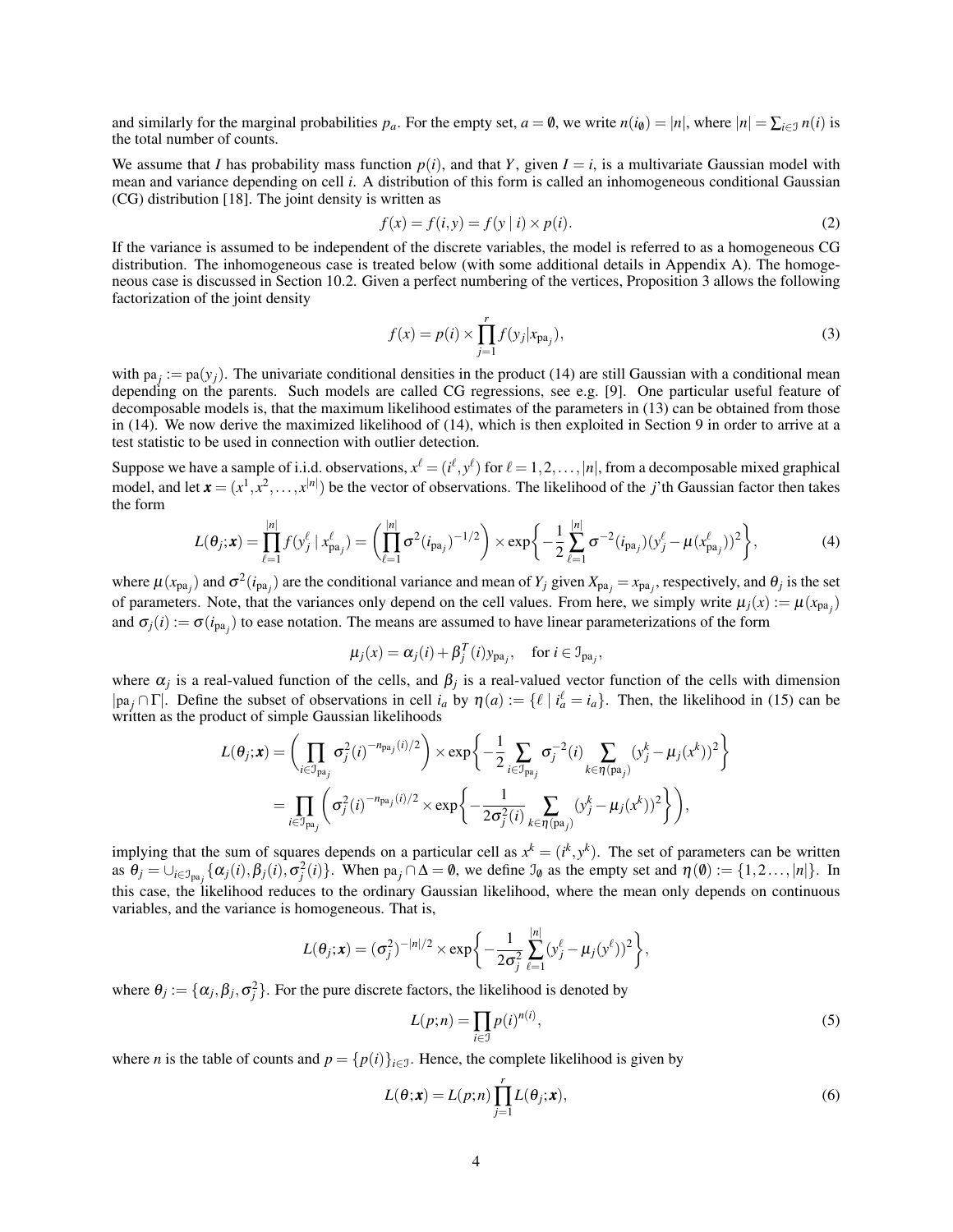where  $\theta = \bigcup_{j=1}^r {\theta_j} \cup \{p\}$ . Finally, using standard results for linear normal models, the maximum of the likelihood takes the form

$$
L(\hat{\theta}; \mathbf{x}) = \prod_{j=1}^r \left( \prod_{i \in \mathcal{I}_{pa_j}} \hat{\sigma}_j^2(i)^{-n_{pa_j}(i)/2} \times \exp\{-n_{pa_j}(i)/2\} \right) \times \prod_{i \in \mathcal{I}} \hat{p}(i)^{n(i)},\tag{7}
$$

where

$$
\hat{\sigma}_j^2(i) = \frac{1}{n_{\text{pa}_j}(i)} \sum_{k \in \eta(\text{pa}_j)} (y_j^k - \hat{\mu}_j(x^k))^2 \quad \text{and} \quad \hat{\mu}_j(x^k) = \hat{\alpha}_j(i^k) + \hat{\beta}_j^T(i^k) y_{\text{pa}_j}^k, \quad \text{for } i \in \mathcal{I}_{\text{pa}_j},
$$

and the linear parameters are estimated by ordinary least squares. Let  $C_1, C_2, \ldots, C_K$  be a sequence of cliques in  $G_\Delta$ satisfying the RIP ordering. It can then be shown [\[17\]](#page-17-7) that

$$
\hat{p}(i) = \frac{1}{|n|} \frac{\prod_{k=1}^{K} n_{C_k}(i_{C_k})}{\prod_{k=2}^{K} n_{S_k}(i_{S_k})}, \quad \text{for } i \in \mathcal{I},
$$

which is the maximum likelihood estimates of [\(16\)](#page-8-1) as also exploited in the outlier detection model given in [\[22\]](#page-17-1).

# 5 The Null Hypothesis and Deviance Test Statistic

We aim to test if the observation  $z = (i^0, y^0) := x^{|n|}$  is an outlier, i.e. it deviates significantly from all other observations. Suppose that  $i^0$  is an observation sampled from a distribution, *q*, different from *p*, the distribution of  $i^1, i^2, \ldots, i^{|n|-1}$ and that  $Y_j^0 | Z_{pa_j} = (i_{pa_j}^0, y_{pa_j}^0) \sim N(\lambda_j^0, \sigma_j^2(i^0))$ . Then, the null hypothesis takes the compound form

$$
H_0: \{\lambda_j^0 = \alpha_j(i^0) + \beta_j(i^0)^T y_{\text{pa}_j}^0, \ j = 1, 2, \dots, r\} \quad \wedge \quad \{q = p\}.
$$

Let  $E_{0,j} := \left\{ \alpha_j(i), \beta_j(i); i \in \mathcal{I}_{pa_j} \right\}$ , and define the set of mean parameters under  $H_0$  as  $E_0 = \cup_{j=1}^r E_{0,j}$ . The set of mean parameters under the alternative hypothesis is then given by  $E = \bigcup_{j=1}^{r} E_j$ , where  $E_j = E_{0,j} \cup \{\lambda_j\}$  and  $\lambda_j$  is a single parameter describing the conditional mean of  $Y_j^0$  given  $Z_{pa_j} = (i_{pa_j}^0, y_{pa_j}^0)$ . Hence, under the alternative hypothesis, the mean  $\lambda_j$  of  $Y_j^0$  is not restricted and is free to vary, and hence  $\hat{\lambda}_j = y_j^0$ . Let

$$
\theta_0 = E_0 \cup \{p\} \cup \{\sigma_j^2(i)\}_{j=1,2,\dots,r,\ i \in \mathcal{I}_{\text{pa}_j}} \quad \text{and} \quad \theta = E \cup \{q\} \cup \{\sigma_j^2(i)\}_{j=1,2,\dots,r,\ i \in \mathcal{I}_{\text{pa}_j}}.
$$

The likelihood ratio is then given by

$$
LR(z) = \frac{L(\hat{\theta}_0; \mathbf{x})}{L(\hat{\theta}; \mathbf{x})}.
$$

Using [\(18\)](#page-8-2), we obtain

$$
LR(z) = \prod_{j=1}^r \prod_{i \in \mathcal{I}_{pa_j}} \left( \frac{\hat{\sigma}_j^2(i)}{\hat{\sigma}_{j,0}^2(i)} \right)^{n_{pa_j}(i)/2} \times \frac{L(\hat{p};n)}{L(\hat{q};n)} = \prod_{j=1}^r \left( \frac{\hat{\sigma}_j^2(i^0)}{\hat{\sigma}_{j,0}^2(i^0)} \right)^{n_{pa_j}(i_{pa_j}^0)/2} \times \frac{L(\hat{p};n)}{L(\hat{q};n)},
$$

by exploiting that the two variance estimates coincide in all cells but  $i_{pa_j}^0$ . Further define

$$
Q_j := \hat{\sigma}_j^2(i^0)/\hat{\sigma}_{j,0}^2(i^0),\tag{8}
$$

and let the degrees of freedom  $df_j = n_{pa_j}(i_{pa_j}^0) - |pa_j \cap \Gamma| - 1$ . Using that  $E_{0,j}$  and  $E_j$  differ by exactly one parameter,  $\lambda_j$ , together with Cochran's theorem [\[4\]](#page-16-4), it then follows that

$$
Q_j \sim \text{Beta}(df_j/2, 1/2), \quad \text{for } n_{\text{pa}_j}(i_{\text{pa}_j}^0) > |\text{pa}_j \cap \Gamma| + 1. \tag{9}
$$

The likelihood ratio for the pure discrete part,  $Q_D := L(\hat{p}; n)/L(\hat{q}; n)$ , was investigated by [\[22\]](#page-17-1): Given a RIP ordering  $C_1, C_2, \ldots, C_K$  of the cliques in  $G_{\Delta}$ , it was shown that

$$
-2\log Q_D(z) = -2\bigg(\sum_{k=1}^K H(n_{C_k}(i_{C_k}^0)) - \sum_{k=2}^K H(n_{S_k}(i_{S_k}^0)) - H(|n|)\bigg),\tag{10}
$$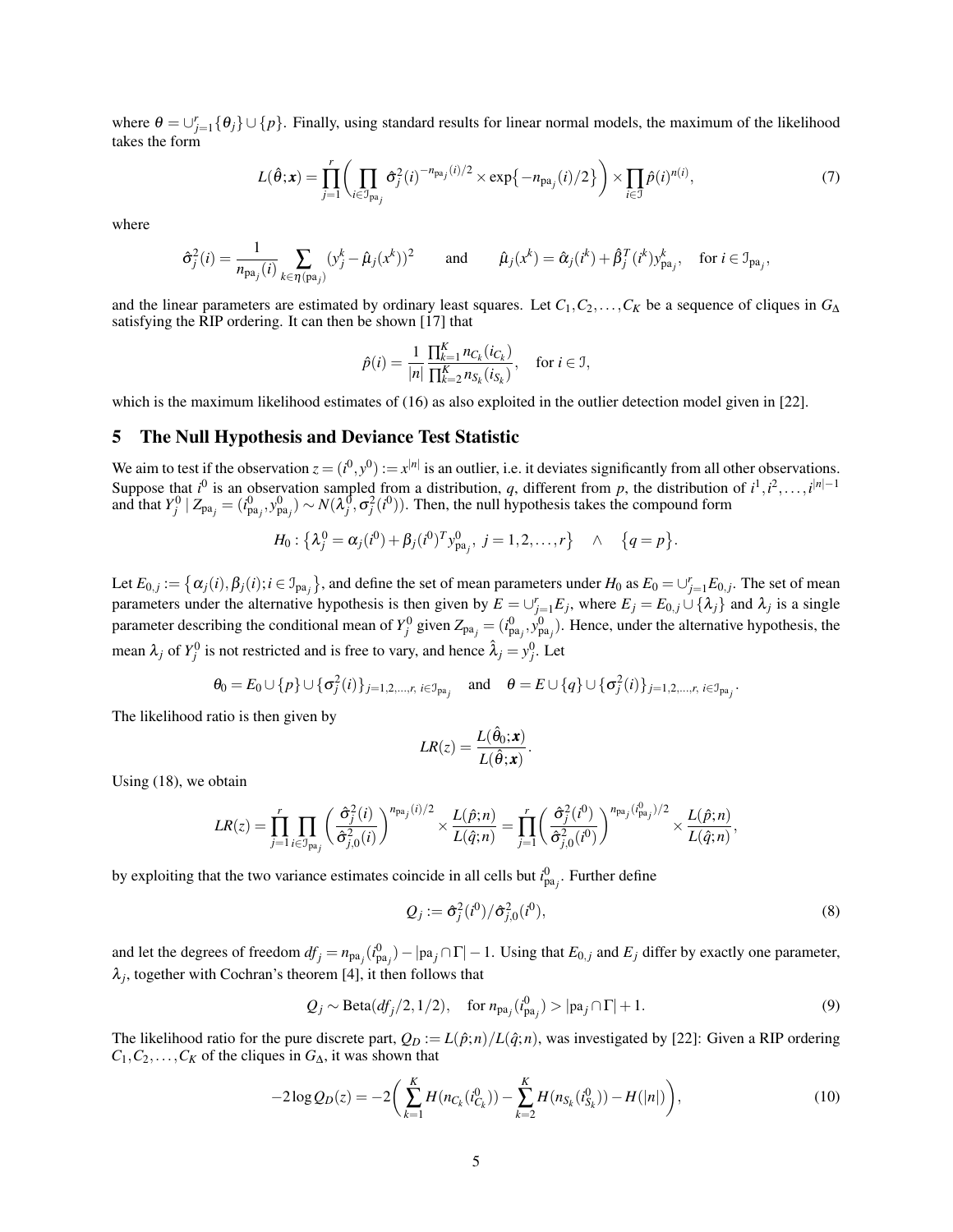where  $H(x) := G(x-1) - G(x)$  and

$$
G(x) = \begin{cases} 0 & \text{if } x \le 0\\ x \log(x) & \text{if } x > 0. \end{cases}
$$

The total deviance test statistic for testing  $H_0$  is therefore given by

$$
D(z) := -2\log LR(z) = -\sum_{j=1}^{r} n_{pa_j}(i_{pa_j}^0) \log Q_j - 2\log Q_D(z). \tag{11}
$$

The following result state, that the quantities in  $(19)$  can be calculated independently when  $i^0$  is known.

**Proposition 6.** The quantities  $Q_1, Q_2, \ldots, Q_r$  are jointly independent given  $i^0$ .

*Proof.* Notice first, that the distribution of  $Q_j$  in [\(20\)](#page-9-1) is conditional on  $x_1^0, \ldots, x_{j-1}^0$ . But since the distribution only depends on  $df_j$ , we conclude that  $Q_j$  is independent of  $Q_1, Q_2, \ldots, Q_{j-1}$  given  $i^0$ . Repeating this argument for  $j =$  $r, r-1, \ldots, 2$ , the result follows.  $\Box$ 

#### 6.1 A Note on Studentized Residuals

For each *j*, the ratio  $Q_j$  can be used for an outlier test on data that conforms with  $i_{pa_j}^0$  using studentized residuals. Recall, that a studentized residual is of the form

$$
r_j^0 = \frac{y_j^0 - \tilde{\mu}_j(z)}{\sqrt{\tilde{\sigma}_j^2(i^0)(1 - h_j^0)}} \sim t_{df_j},
$$

where  $h_j^0$  is the so called leverage, which is the *j*'th diagonal element of the hat matrix, and where  $\tilde{\sigma}^2$  and  $\tilde{\mu}$  are the estimates under the alternative hypothesis, i.e. excluding *z*. Let  $f = (r_j^0)^2$ . Then,  $f \sim F_{1, df_j}$ , and since the Beta distribution is mirror-symmetric, we obtain

$$
Q_j := 1 - \frac{f/df_j}{1 + f/df_j} \sim \text{Beta}(df_j/2, 1/2).
$$

Hence, the contribution of the *j*'th ratio  $Q_j$  in [\(22\)](#page-9-2) is large when  $|r_j^0|$  is large, i.e. when  $y_j^0$  is deviating from the expectation under  $H_0$  in cell  $i_{pa_j}^0$ .

### 6.2 The Homogeneous Case

In the homogeneous case, the conditional variance of  $Y_j$  given  $X_{pa_j} = (i_{pa_j}, y_{pa_j})$  is assumed to be independent of the discrete parents. That is, it is assumed that  $\sigma_j^2(i) = \sigma_j^2$  for all  $i \in \mathcal{I}_{pa_j}$ . It follows that the maximized likelihood function in [\(18\)](#page-8-2) reduce to

$$
\prod_{j=1}^r (\hat{\sigma}_j^2)^{-|n|/2} \times \exp\{-|n|/2\} \times \prod_{i \in \mathcal{I}} \hat{p}(i)^{n(i)},
$$

where

$$
\hat{\sigma}_j^2 = \frac{1}{|n|} \sum_{i \in \mathcal{I}_{\text{pa}_j}} \sum_{k \in \eta(\text{pa}_j)} \left( y_j^k - \hat{\mu}_j(x^k) \right)^2 \quad \text{and} \quad \hat{\mu}_j(x^k) = \hat{\alpha}_j(i^k) + \hat{\beta}_j^T y_{\text{pa}_j}^k. \tag{12}
$$

Notice, that  $\hat{\beta}_i$  does not depend on any cells, since otherwise the marginal variance would not be independent of the discrete parents. Under the null hypothesis, the likelihood ratio now takes the form

$$
\prod_{j=1}^r \left(\frac{\hat{\sigma}_j^2}{\hat{\sigma}_{j,0}^2}\right)^{-|n|/2} \times Q_D.
$$

Let  $Q_j^h = \hat{\sigma}_j^2 / \hat{\sigma}_{j,0}^2$ , and define  $df_j^h = |n| - |\text{pa}_j \cap \Gamma| - |\mathcal{I}_{\text{pa}_j}^+|$ , where  $\mathcal{I}_{\text{pa}_j}^+$  is the non-zero cells in  $\mathcal{I}_{\text{pa}_j}$ ,  $j = 1, \dots, r$ . Then  $Q_j^h \sim \text{Beta}(df_j^h/2, 1/2),$ 

when  $df_j^h > 0$ . In the case where pa<sub>j</sub> ∩ $\Delta = \emptyset$ , the degrees of freedom coincide in the homogeneous and inhomogeneous case, such that  $df_j^h = df_j = |n| - |pa_j \cap \Gamma| - 1$ .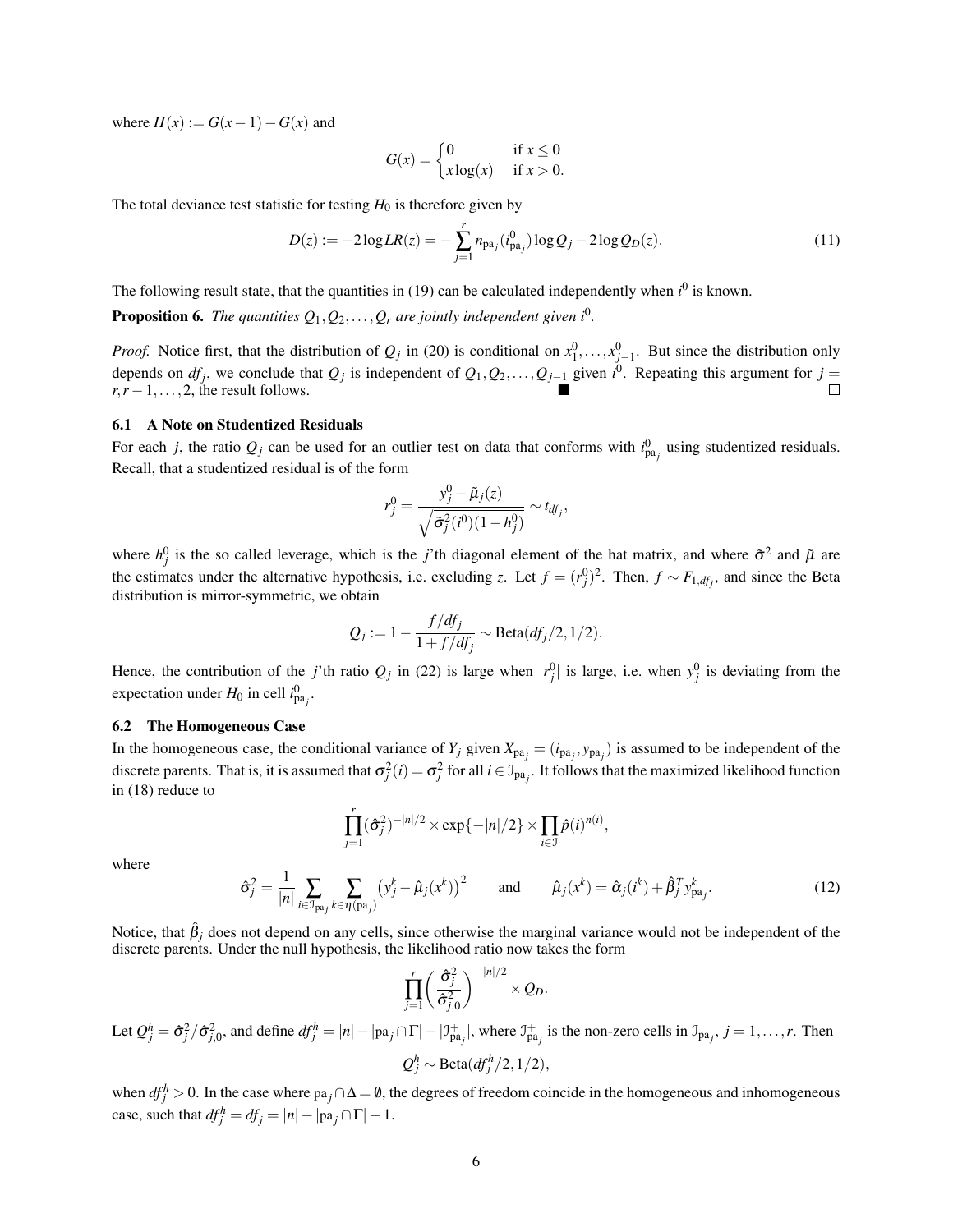#### 6.3 Evaluating Deviances

In order to evaluate the deviance,  $D(z)$ , for a new observation, *z*, in the inhomogeneous case, one must compute the variance estimates  $\hat{\sigma}_{j,0}^2(i^0)$  and  $\hat{\sigma}_j^2(i^0)$  to obtain  $Q_j$  for  $j = 1, 2, ..., r$ . Similarly, in the homogeneous case, the estimates  $\hat{\sigma}_j^2$  and  $\hat{\sigma}_{j,0}^2$  must be computed to obtain  $Q_j^h$  for  $j = 1,2,\ldots,r$ . In the following, we give efficient methods for the calculations.

#### 6.3.1 Inhomogeneous Case

A natural way of estimating the variances in the inhomogeneous case is by fitting two linear regression models, one under the null hypothesis and one under the alternative hypothesis. Exploiting the connection to studentized residuals, it is only required to fit a single linear regression model under the alternative hypothesis (i.e. excluding *z*) and then calculate the quantities  $Q_j = 1 - (f/df_j)/(1 + f/df_j)$  as explained in Section [10.1.](#page-9-3)

### 6.3.2 Homogeneous Case

In order to estimate the variances in the homogeneous case using linear regression,  $(|pa_j \cap \Gamma| + |\mathcal{I}_{pa_j}^+|) \times (|pa_j \cap \Gamma| + |\mathcal{I}_{pa_j}^+|)$  $|J_{pa_j}^+|$ )–dimensional matrices must be inverted. Such inversions can be expensive even when  $|pa_j|$  is small since  $|J_{pa_j}^+|$ may be large if some of the discrete variables have many levels. However, it is not of interest to know the estimated mean parameters; these are only required to estimate the variances and hence calculate  $Q_j^h$ . We circumvent this problem by centering the observations. As a consequence, we only need to invert matrices of dimension |pa *<sup>j</sup>* ∩Γ| × |pa *<sup>j</sup>* ∩Γ|. See Appendix [A](#page-15-0) for details.

### 7 The Outlier Test

In this section, we summarize the results of the previous sections and suggest a novel outlier detection procedure, ODMGM, using CGR models in Algorithm [4.](#page-11-2) We first reiterate the method given in [\[22\]](#page-17-1) for simulating discrete cells in Algorithm [3,](#page-11-3) which is needed in Algorithm [4.](#page-11-2) The method is based on a RIP ordering of the cliques in a pure discrete graph and, exploiting, the chain rule

$$
P(I = i) = P(I_{C_1} = i_{C_1}) \prod_{k=2}^{K} P(I_{C_k} = i_{C_k} | I_{S_k} = i_{S_k}),
$$

where the RIP ordering ensures that the cell value  $i_{S_k}$  is known, since it holds that  $S_k \subset C_j$  for some  $j < k$  (this is exploited in line [7](#page-11-3) of Algorithm [3\)](#page-11-3).

|--|

|    | 1: <b>procedure</b> ( $G$ : Pure discrete decomposable graph. $U$ : Dataset of observations)                                        |                                  |
|----|-------------------------------------------------------------------------------------------------------------------------------------|----------------------------------|
| 2: | Form the contingency table $n$ of all observations in $U$ .                                                                         |                                  |
| 3: | Construct a sequence of cliques, $C_1, C_2, \ldots, C_K$ , having RIP from G                                                        |                                  |
| 4: | Let $i := \{\}\$                                                                                                                    | $\triangleright$ An ordered list |
| 5: | Simulate $i_{C_1}$ using the probability table $n_{C_1}(i_{C_1})/ n $ and append $i_{C_1}$ to i                                     |                                  |
| 6: | for $k = 2, 3, , K$ do                                                                                                              |                                  |
| 7: | Simulate $i_{C_k \setminus S_k}$ using the conditional probability table $n_{C_k}(i_{C_k \setminus S_k}, i_{S_k})/n_{S_k}(i_{S_k})$ |                                  |
| 8: | Append $i_{C_k \setminus S_k}$ to i                                                                                                 |                                  |
| 9: | end for                                                                                                                             |                                  |
|    | 10: end procedure                                                                                                                   |                                  |

Notice that, in Algorithm [4](#page-11-2) the new observation, *z*, is appended to the data, *U*; i.e. under the null hypothesis it is assumed that *z* originates from the same generating process as all the observations in *U*. Next, due to the results in [\(20\)](#page-9-1), it is not necessary to simulate the associated continuous part of each simulated cell in order to simulate the deviances. This implies a large reduction in the computational time needed for simulation. As a consequence of Proposition [10,](#page-9-4) the quantities  $Q_j$ , can be computed in parallel due to conditional independence.

The homogeneous version follows by replacing  $df_j$  and  $Q_j$  with their respective counterparts,  $df_j^h$  and  $Q_j^h$ , and replacing all  $n_{pa_j}(i_{pa_j})$  in line [12](#page-11-2) with  $|n|$ .

# <span id="page-6-0"></span>8 Notation and the Likelihood Function

Let *I* be a *s*−dimensional discrete random vector and *Y* a *r*−dimensional real random vector. A realized value of the random vector  $X = (I, Y)$  is denoted  $x = (i, y)$ , where  $i = (i_d)_{d \in \Delta}$  is a tuple of discrete outcomes, also referred to as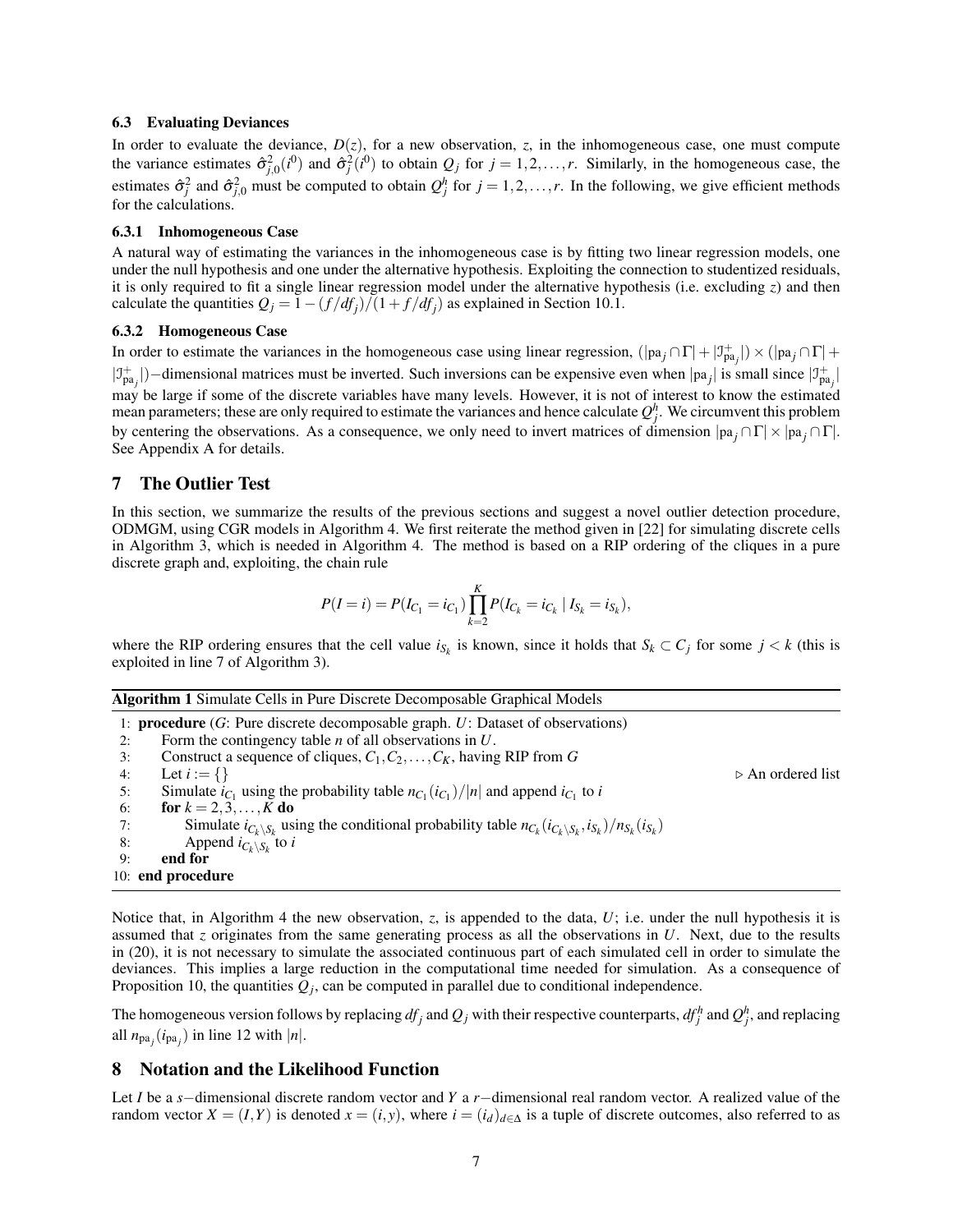#### Algorithm 2 Outlier Detection in Mixed Graphical Models (ODMGM)

1: procedure (*G*: Decomposable mixed graph, *U*: Dataset of observations, *z*: New observation.) 2: Append *z* to *U* and form the contingecy table *n* of all observations 3: Find a perfect ordering of the vertices in *G* 3: Find a perfect ordering of the vertices in *G* 4: Construct the pure graph  $G_{\Delta}$ <br>5: **for**  $\ell = 1, 2, ..., N$  **do** for  $\ell = 1,2,\ldots,N$  do 6: Simulate cell *i*<sup> $\ell$ </sup> by applying Algorithm [3](#page-11-3) on  $G_{\Delta}$ 7: **for**  $j = 1, 2, ..., r$  **do** 8: **if**  $df_i \ge 0$  **then** 9: simulate  $Q_j$  from Beta $(df_j/2, 1/2)$ <br>10: **end if** end if 11: end for 12: Calculate  $D(x^{\ell})$  by applying [\(21\)](#page-9-5) to cell  $i^{\ell}$  and add it to  $-\sum_{j:d f_j\geq 0} n_{pa_j}(i^{\ell}_{pa_j}) \log(Q_j)$ 13: end for 14: Define the empirical CDF,  $F(x) = N^{-1} \sum_{\ell=1}^{N} \mathbb{1}[D(x^{\ell}) \leq D(x)]$ , and calculate  $D(z)$  using [\(22\)](#page-9-2) 15: **if**  $F(z) > 1 - \alpha$  then 16: declare *z* as outlier in *U* at an  $\alpha$ -level 17: end if 18: end procedure

cell *i*, and  $y = (y_\gamma)_{\gamma \in \Gamma}$  is a real-valued vector. The state space of *I* is denoted as  $\mathcal{I} = \times_{d \in \Delta} \mathcal{I}_d$ , where  $\mathcal{I}_d$  is the level set of *d*; hence *i* ∈ J. Marginal vectors are written  $x_a = (i_{a \cap \Delta}, y_{a \cap \Gamma})$ , where  $i_{a \cap \Delta}$  and  $y_{a \cap \Delta}$  are sub-vectors restricted to the sets *a* ∩ ∆ and *a* ∩ Γ, respectively. We usually use the shorthand notations  $i_a := i_{a \cap \Delta}$  and  $y_a := y_{a \cap \Gamma}$ . The level set for the *a*−marginal  $i_a$  is denoted  $\mathcal{I}_a$ ; hence  $i_a \in \mathcal{I}_a = \times_{d \in a} \mathcal{I}_d$ . If the vertices are numbered, we write

$$
x=(x_1,x_2,\ldots,x_m)=(i_1,i_2,\ldots,i_s,y_1,y_2,\ldots,y_r).
$$

The observed counts in cell *i* is denoted  $n(i)$ , and the probability of an observation falling in cell *i* is  $p(i)$ . The *a*−marginal table is then defined by the counts

<span id="page-7-1"></span>
$$
n_a(i_a) = \sum_{j:j_a=i_a} n(j),
$$

and similarly for the marginal probabilities  $p_a$ . For the empty set,  $a = \emptyset$ , we write  $n(i_0) = |n|$ , where  $|n| = \sum_{i \in \mathcal{I}} n(i)$  is the total number of counts.

We assume that *I* has probability mass function  $p(i)$ , and that *Y*, given  $I = i$ , is a multivariate Gaussian model with mean and variance depending on cell *i*. A distribution of this form is called an inhomogeneous conditional Gaussian (CG) distribution [\[18\]](#page-17-11). The joint density is written as

$$
f(x) = f(i, y) = f(y | i) \times p(i).
$$
 (13)

If the variance is assumed to be independent of the discrete variables, the model is referred to as a homogeneous CG distribution. The inhomogeneous case is treated below (with some additional details in Appendix [A\)](#page-15-0). The homogeneous case is discussed in Section [10.2.](#page-10-0) Given a perfect numbering of the vertices, Proposition [3](#page-2-4) allows the following factorization of the joint density

<span id="page-7-2"></span><span id="page-7-0"></span>
$$
f(x) = p(i) \times \prod_{j=1}^{r} f(y_j | x_{pa_j}),
$$
\n(14)

with  $pa_j := pa(y_j)$ . The univariate conditional densities in the product [\(14\)](#page-7-0) are still Gaussian with a conditional mean depending on the parents. Such models are called CG regressions, see e.g. [\[9\]](#page-16-3). One particular useful feature of decomposable models is, that the maximum likelihood estimates of the parameters in [\(13\)](#page-7-1) can be obtained from those in [\(14\)](#page-7-0). We now derive the maximized likelihood of [\(14\)](#page-7-0), which is then exploited in Section [9](#page-8-0) in order to arrive at a test statistic to be used in connection with outlier detection.

Suppose we have a sample of i.i.d. observations,  $x^{\ell} = (i^{\ell}, y^{\ell})$  for  $\ell = 1, 2, ..., |n|$ , from a decomposable mixed graphical model, and let  $\mathbf{x} = (x^1, x^2, \dots, x^{|n|})$  be the vector of observations. The likelihood of the *j*'th Gaussian factor then takes the form

$$
L(\theta_j; \mathbf{x}) = \prod_{\ell=1}^{|n|} f(y_j^{\ell} | x_{pa_j}^{\ell}) = \left( \prod_{\ell=1}^{|n|} \sigma^2 (i_{pa_j})^{-1/2} \right) \times \exp \left\{ -\frac{1}{2} \sum_{\ell=1}^{|n|} \sigma^{-2} (i_{pa_j}) (y_j^{\ell} - \mu (x_{pa_j}^{\ell}))^2 \right\},
$$
(15)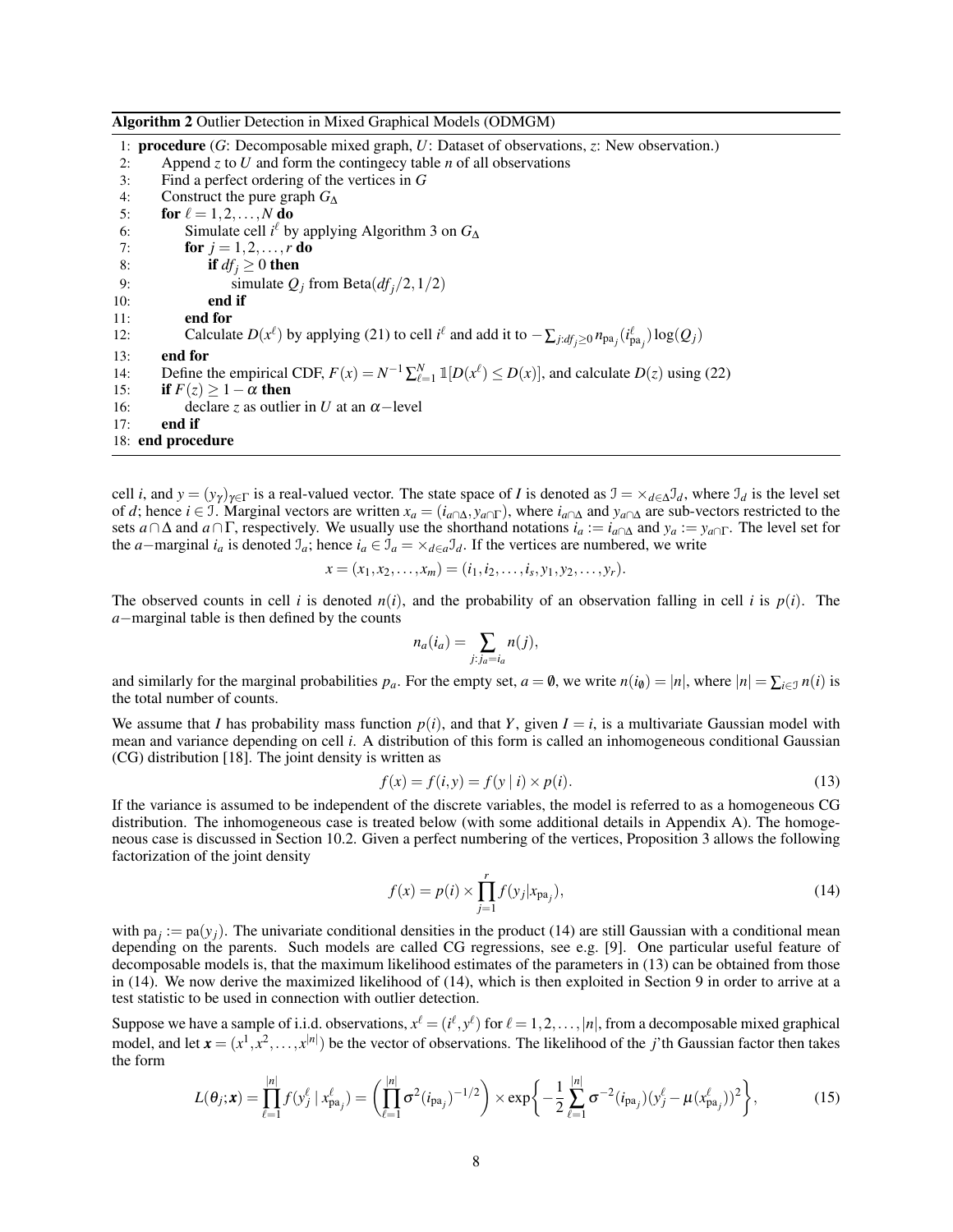where  $\mu(x_{pa_j})$  and  $\sigma^2(i_{pa_j})$  are the conditional variance and mean of  $Y_j$  given  $X_{pa_j} = x_{pa_j}$ , respectively, and  $\theta_j$  is the set of parameters. Note, that the variances only depend on the cell values. From here, we simply write  $\mu_j(x) := \mu(x_{pa_j})$ and  $\sigma_j(i) := \sigma(i_{pa_j})$  to ease notation. The means are assumed to have linear parameterizations of the form

$$
\mu_j(x) = \alpha_j(i) + \beta_j^T(i)y_{pa_j}, \quad \text{for } i \in \mathcal{I}_{pa_j},
$$

where  $\alpha_j$  is a real-valued function of the cells, and  $\beta_j$  is a real-valued vector function of the cells with dimension  $|pa_j \cap \Gamma|$ . Define the subset of observations in cell  $i_a$  by  $\eta(a) := \{ \ell \mid i_a^{\ell} = i_a \}$ . Then, the likelihood in [\(15\)](#page-7-2) can be written as the product of simple Gaussian likelihoods

$$
L(\theta_j; \mathbf{x}) = \left( \prod_{i \in \mathcal{I}_{\text{pa}_j}} \sigma_j^2(i)^{-n_{\text{pa}_j}(i)/2} \right) \times \exp \left\{ -\frac{1}{2} \sum_{i \in \mathcal{I}_{\text{pa}_j}} \sigma_j^{-2}(i) \sum_{k \in \eta(\text{pa}_j)} (y_j^k - \mu_j(x^k))^2 \right\}
$$
  
= 
$$
\prod_{i \in \mathcal{I}_{\text{pa}_j}} \left( \sigma_j^2(i)^{-n_{\text{pa}_j}(i)/2} \times \exp \left\{ -\frac{1}{2\sigma_j^2(i)} \sum_{k \in \eta(\text{pa}_j)} (y_j^k - \mu_j(x^k))^2 \right\} \right),
$$

implying that the sum of squares depends on a particular cell as  $x^k = (i^k, y^k)$ . The set of parameters can be written as  $\theta_j = \bigcup_{i \in \mathcal{I}_{pa_j}} {\{\alpha_j(i), \beta_j(i), \sigma_j^2(i)\}}$ . When  $pa_j \cap \Delta = \emptyset$ , we define  $\mathcal{I}_{\emptyset}$  as the empty set and  $\eta(\emptyset) := \{1, 2, ..., |n|\}$ . In this case, the likelihood reduces to the ordinary Gaussian likelihood, where the mean only depends on continuous variables, and the variance is homogeneous. That is,

$$
L(\theta_j; \mathbf{x}) = (\sigma_j^2)^{-|n|/2} \times \exp \bigg\{-\frac{1}{2\sigma_j^2} \sum_{\ell=1}^{|n|} (y_j^{\ell} - \mu_j(y^{\ell}))^2 \bigg\},
$$

where  $\theta_j := {\alpha_j, \beta_j, \sigma_j^2}$ . For the pure discrete factors, the likelihood is denoted by

$$
L(p;n) = \prod_{i \in \mathcal{I}} p(i)^{n(i)},
$$
\n(16)

where *n* is the table of counts and  $p = {p(i)}_{i \in J}$ . Hence, the complete likelihood is given by

$$
L(\theta; \mathbf{x}) = L(p; n) \prod_{j=1}^{r} L(\theta_j; \mathbf{x}),
$$
\n(17)

<span id="page-8-2"></span><span id="page-8-1"></span>,

where  $\theta = \bigcup_{j=1}^r {\theta_j} \cup \{p\}$ . Finally, using standard results for linear normal models, the maximum of the likelihood takes the form

$$
L(\hat{\boldsymbol{\theta}};\boldsymbol{x}) = \prod_{j=1}^r \left( \prod_{i \in \mathcal{I}_{pa_j}} \hat{\sigma}_j^2(i)^{-n_{pa_j}(i)/2} \times \exp\{-n_{pa_j}(i)/2\} \right) \times \prod_{i \in \mathcal{I}} \hat{p}(i)^{n(i)},\tag{18}
$$

where

$$
\hat{\sigma}_j^2(i) = \frac{1}{n_{\text{pa}_j}(i)} \sum_{k \in \eta(\text{pa}_j)} (y_j^k - \hat{\mu}_j(x^k))^2 \quad \text{and} \quad \hat{\mu}_j(x^k) = \hat{\alpha}_j(i^k) + \hat{\beta}_j^T(i^k) y_{\text{pa}_j}^k, \quad \text{for } i \in \mathcal{I}_{\text{pa}_j}
$$

and the linear parameters are estimated by ordinary least squares. Let  $C_1, C_2, \ldots, C_K$  be a sequence of cliques in  $G_\Delta$ satisfying the RIP ordering. It can then be shown [\[17\]](#page-17-7) that

$$
\hat{p}(i) = \frac{1}{|n|} \frac{\prod_{k=1}^{K} n_{C_k}(i_{C_k})}{\prod_{k=2}^{K} n_{S_k}(i_{S_k})}, \quad \text{ for } i \in \mathcal{I},
$$

which is the maximum likelihood estimates of [\(16\)](#page-8-1) as also exploited in the outlier detection model given in [\[22\]](#page-17-1).

# <span id="page-8-0"></span>9 The Null Hypothesis and Deviance Test Statistic

We aim to test if the observation  $z = (i^0, y^0) := x^{|n|}$  is an outlier, i.e. it deviates significantly from all other observations. Suppose that  $i^0$  is an observation sampled from a distribution, *q*, different from *p*, the distribution of  $i^1, i^2, \ldots, i^{|n|-1}$ and that  $Y_j^0 | Z_{pa_j} = (i_{pa_j}^0, y_{pa_j}^0) \sim N(\lambda_j^0, \sigma_j^2(i^0))$ . Then, the null hypothesis takes the compound form

$$
H_0: \{\lambda_j^0 = \alpha_j(i^0) + \beta_j(i^0)^T y_{\text{pa}_j}^0, \ j = 1, 2, \dots, r\} \quad \wedge \quad \{q = p\}.
$$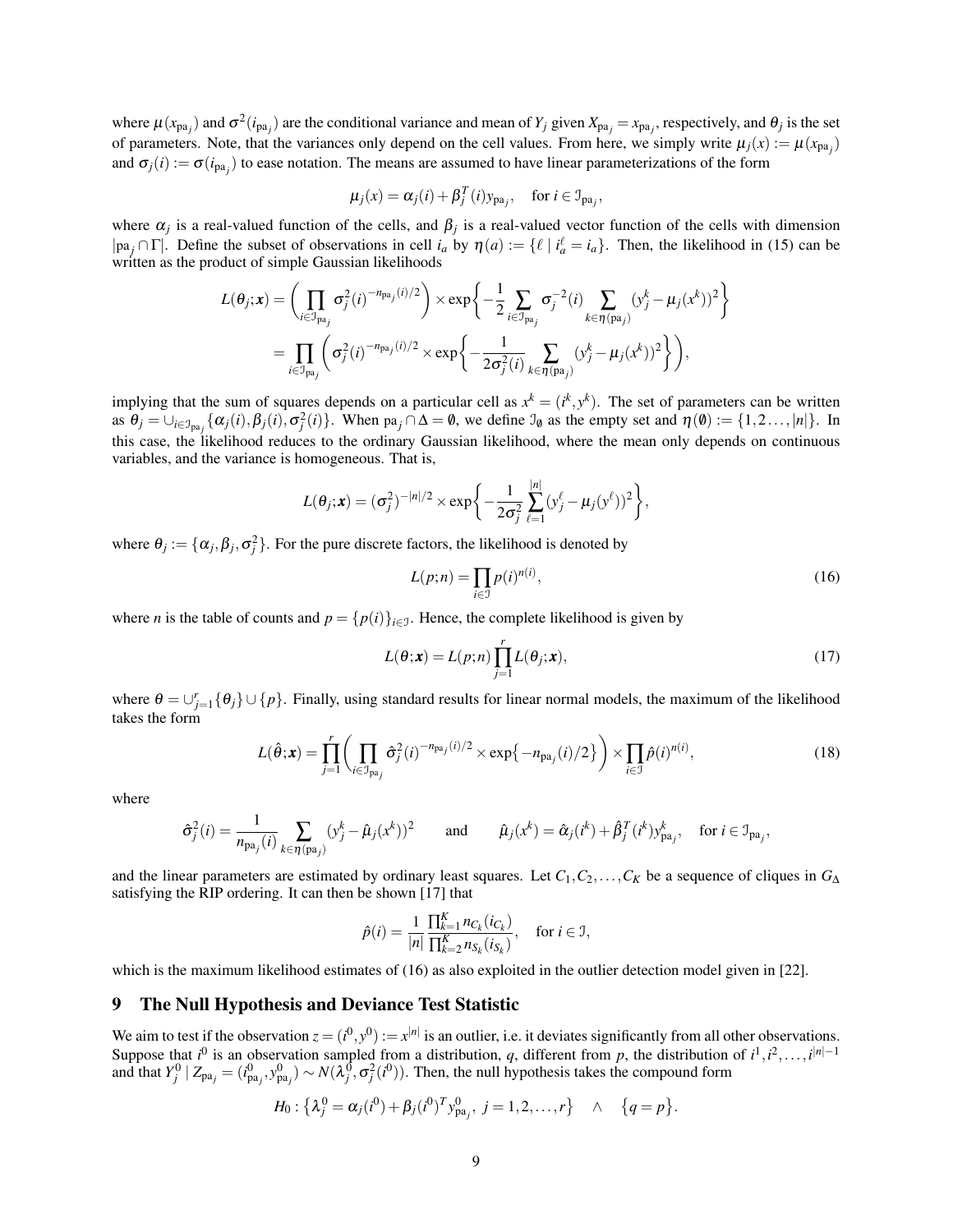Let  $E_{0,j} := \left\{ \alpha_j(i), \beta_j(i); i \in \mathcal{I}_{pa_j} \right\}$ , and define the set of mean parameters under  $H_0$  as  $E_0 = \cup_{j=1}^r E_{0,j}$ . The set of mean parameters under the alternative hypothesis is then given by  $E = \bigcup_{j=1}^{r} E_j$ , where  $E_j = E_{0,j} \cup \{\lambda_j\}$  and  $\lambda_j$  is a single parameter describing the conditional mean of  $Y_j^0$  given  $Z_{pa_j} = (i_{pa_j}^0, y_{pa_j}^0)$ . Hence, under the alternative hypothesis, the mean  $\lambda_j$  of  $Y_j^0$  is not restricted and is free to vary, and hence  $\hat{\lambda}_j = y_j^0$ . Let

$$
\theta_0 = E_0 \cup \{p\} \cup \{\sigma_j^2(i)\}_{j=1,2,\dots,r,\ i \in \mathcal{I}_{\text{pa}_j}} \quad \text{and} \quad \theta = E \cup \{q\} \cup \{\sigma_j^2(i)\}_{j=1,2,\dots,r,\ i \in \mathcal{I}_{\text{pa}_j}}.
$$

The likelihood ratio is then given by

$$
LR(z) = \frac{L(\hat{\theta}_0; \mathbf{x})}{L(\hat{\theta}; \mathbf{x})}.
$$

Using [\(18\)](#page-8-2), we obtain

$$
LR(z) = \prod_{j=1}^r \prod_{i \in \mathcal{I}_{pa_j}} \left( \frac{\hat{\sigma}_j^2(i)}{\hat{\sigma}_{j,0}^2(i)} \right)^{n_{pa_j}(i)/2} \times \frac{L(\hat{p};n)}{L(\hat{q};n)} = \prod_{j=1}^r \left( \frac{\hat{\sigma}_j^2(i^0)}{\hat{\sigma}_{j,0}^2(i^0)} \right)^{n_{pa_j}(i_{pa_j}^0)/2} \times \frac{L(\hat{p};n)}{L(\hat{q};n)},
$$

by exploiting that the two variance estimates coincide in all cells but  $i_{pa_j}^0$ . Further define

<span id="page-9-1"></span><span id="page-9-0"></span>
$$
Q_j := \hat{\sigma}_j^2(i^0)/\hat{\sigma}_{j,0}^2(i^0),\tag{19}
$$

and let the degrees of freedom  $df_j = n_{pa_j}(i_{pa_j}^0) - |pa_j \cap \Gamma| - 1$ . Using that  $E_{0,j}$  and  $E_j$  differ by exactly one parameter,  $\lambda_j$ , together with Cochran's theorem [\[4\]](#page-16-4), it then follows that

$$
Q_j \sim \text{Beta}(df_j/2, 1/2), \quad \text{for } n_{\text{pa}_j}(i_{\text{pa}_j}^0) > |\text{pa}_j \cap \Gamma| + 1.
$$
 (20)

The likelihood ratio for the pure discrete part,  $Q_D := L(\hat{p}; n)/L(\hat{q}; n)$ , was investigated by [\[22\]](#page-17-1): Given a RIP ordering  $C_1, C_2, \ldots, C_K$  of the cliques in  $G_{\Delta}$ , it was shown that

$$
-2\log Q_D(z) = -2\bigg(\sum_{k=1}^K H(n_{C_k}(i_{C_k}^0)) - \sum_{k=2}^K H(n_{S_k}(i_{S_k}^0)) - H(|n|)\bigg),\tag{21}
$$

where  $H(x) := G(x-1) - G(x)$  and

<span id="page-9-5"></span><span id="page-9-2"></span>
$$
G(x) = \begin{cases} 0 & \text{if } x \le 0\\ x \log(x) & \text{if } x > 0. \end{cases}
$$

The total deviance test statistic for testing  $H_0$  is therefore given by

$$
D(z) := -2\log LR(z) = -\sum_{j=1}^{r} n_{pa_j}(i_{pa_j}^0) \log Q_j - 2\log Q_D(z). \tag{22}
$$

The following result state, that the quantities in  $(19)$  can be calculated independently when  $i^0$  is known.

<span id="page-9-4"></span>**Proposition 10.** The quantities  $Q_1, Q_2, \ldots, Q_r$  are jointly independent given  $i^0$ .

*Proof.* Notice first, that the distribution of  $Q_j$  in [\(20\)](#page-9-1) is conditional on  $x_1^0, \ldots, x_{j-1}^0$ . But since the distribution only depends on  $df_j$ , we conclude that  $Q_j$  is independent of  $Q_1, Q_2, \ldots, Q_{j-1}$  given  $i^0$ . Repeating this argument for  $j =$  $r, r-1, \ldots, 2$ , the result follows.  $\Box$ 

#### <span id="page-9-3"></span>10.1 A Note on Studentized Residuals

For each *j*, the ratio  $Q_j$  can be used for an outlier test on data that conforms with  $i_{pa_j}^0$  using studentized residuals. Recall, that a studentized residual is of the form

$$
r_j^0 = \frac{y_j^0 - \tilde{\mu}_j(z)}{\sqrt{\tilde{\sigma}_j^2(i^0)(1 - h_j^0)}} \sim t_{df_j},
$$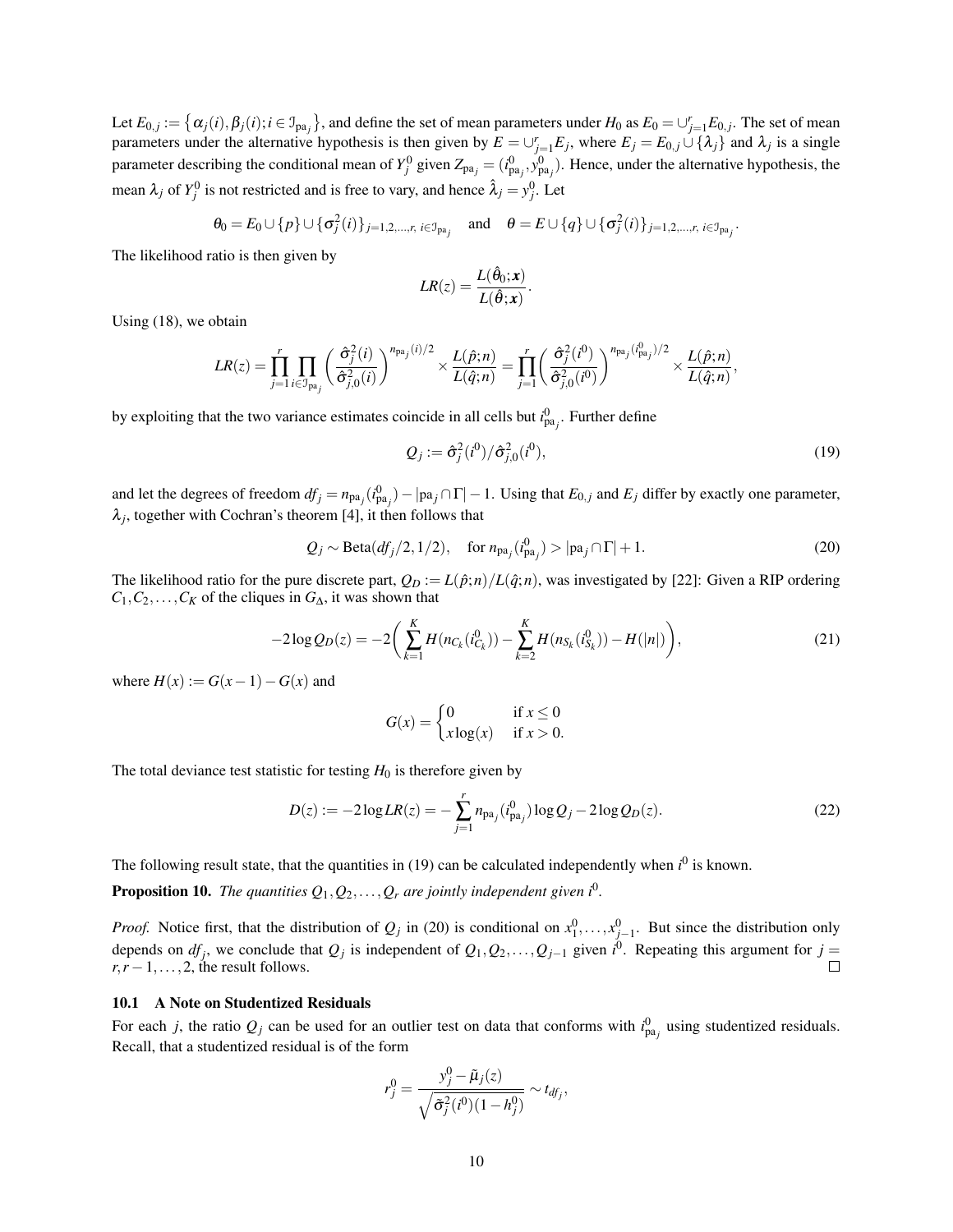where  $h_j^0$  is the so called leverage, which is the *j*'th diagonal element of the hat matrix, and where  $\tilde{\sigma}^2$  and  $\tilde{\mu}$  are the estimates under the alternative hypothesis, i.e. excluding *z*. Let  $f = (r_j^0)^2$ . Then,  $f \sim F_{1, df_j}$ , and since the Beta distribution is mirror-symmetric, we obtain

$$
Q_j := 1 - \frac{f/df_j}{1 + f/df_j} \sim \text{Beta}(df_j/2, 1/2).
$$

Hence, the contribution of the *j*'th ratio  $Q_j$  in [\(22\)](#page-9-2) is large when  $|r_j^0|$  is large, i.e. when  $y_j^0$  is deviating from the expectation under  $H_0$  in cell  $i_{pa_j}^0$ .

#### <span id="page-10-0"></span>10.2 The Homogeneous Case

In the homogeneous case, the conditional variance of  $Y_j$  given  $X_{pa_j} = (i_{pa_j}, y_{pa_j})$  is assumed to be independent of the discrete parents. That is, it is assumed that  $\sigma_j^2(i) = \sigma_j^2$  for all  $i \in \mathcal{I}_{pa_j}$ . It follows that the maximized likelihood function in [\(18\)](#page-8-2) reduce to

$$
\prod_{j=1}^r (\hat{\sigma}_j^2)^{-|n|/2} \times \exp\{-|n|/2\} \times \prod_{i \in \mathcal{I}} \hat{p}(i)^{n(i)},
$$

<span id="page-10-1"></span>where

$$
\hat{\sigma}_j^2 = \frac{1}{|n|} \sum_{i \in \mathcal{I}_{\text{pa}_j}} \sum_{k \in \eta(\text{pa}_j)} \left( y_j^k - \hat{\mu}_j(x^k) \right)^2 \quad \text{and} \quad \hat{\mu}_j(x^k) = \hat{\alpha}_j(i^k) + \hat{\beta}_j^T y_{\text{pa}_j}^k. \tag{23}
$$

Notice, that  $\hat{\beta}_j$  does not depend on any cells, since otherwise the marginal variance would not be independent of the discrete parents. Under the null hypothesis, the likelihood ratio now takes the form

$$
\prod_{j=1}^r \left(\frac{\hat{\sigma}_j^2}{\hat{\sigma}_{j,0}^2}\right)^{-|n|/2} \times Q_D.
$$

Let  $Q_j^h = \hat{\sigma}_j^2 / \hat{\sigma}_{j,0}^2$ , and define  $df_j^h = |n| - |\text{pa}_j \cap \Gamma| - |\mathcal{I}_{\text{pa}_j}^+|$ , where  $\mathcal{I}_{\text{pa}_j}^+$  is the non-zero cells in  $\mathcal{I}_{\text{pa}_j}$ ,  $j = 1, \dots, r$ . Then

$$
Q_j^h \sim \text{Beta}(df_j^h/2, 1/2),
$$

when  $df_j^h > 0$ . In the case where pa<sub>j</sub> ∩ $\Delta = \emptyset$ , the degrees of freedom coincide in the homogeneous and inhomogeneous case, such that  $df_j^h = df_j = |n| - |pa_j \cap \Gamma| - 1$ .

# 10.3 Evaluating Deviances

In order to evaluate the deviance,  $D(z)$ , for a new observation, *z*, in the inhomogeneous case, one must compute the variance estimates  $\hat{\sigma}_{j,0}^2(i^0)$  and  $\hat{\sigma}_j^2(i^0)$  to obtain  $Q_j$  for  $j = 1, 2, ..., r$ . Similarly, in the homogeneous case, the estimates  $\hat{\sigma}_j^2$  and  $\hat{\sigma}_{j,0}^2$  must be computed to obtain  $Q_j^h$  for  $j = 1,2,\ldots,r$ . In the following, we give efficient methods for the calculations.

#### 10.3.1 Inhomogeneous Case

A natural way of estimating the variances in the inhomogeneous case is by fitting two linear regression models, one under the null hypothesis and one under the alternative hypothesis. Exploiting the connection to studentized residuals, it is only required to fit a single linear regression model under the alternative hypothesis (i.e. excluding *z*) and then calculate the quantities  $Q_j = 1 - (f/df_j)/(1 + f/df_j)$  as explained in Section [10.1.](#page-9-3)

#### 10.3.2 Homogeneous Case

In order to estimate the variances in the homogeneous case using linear regression,  $(|pa_j \cap \Gamma| + |\mathcal{I}_{pa_j}^+|) \times (|pa_j \cap \Gamma| + |\mathcal{I}_{pa_j}^+|)$  $|J_{pa_j}^+|$ )–dimensional matrices must be inverted. Such inversions can be expensive even when  $|pa_j|$  is small since  $|J_{pa_j}^+|$ may be large if some of the discrete variables have many levels. However, it is not of interest to know the estimated mean parameters; these are only required to estimate the variances and hence calculate  $Q_j^h$ . We circumvent this problem by centering the observations. As a consequence, we only need to invert matrices of dimension |pa *<sup>j</sup>* ∩Γ| × |pa *<sup>j</sup>* ∩Γ|. See Appendix [A](#page-15-0) for details.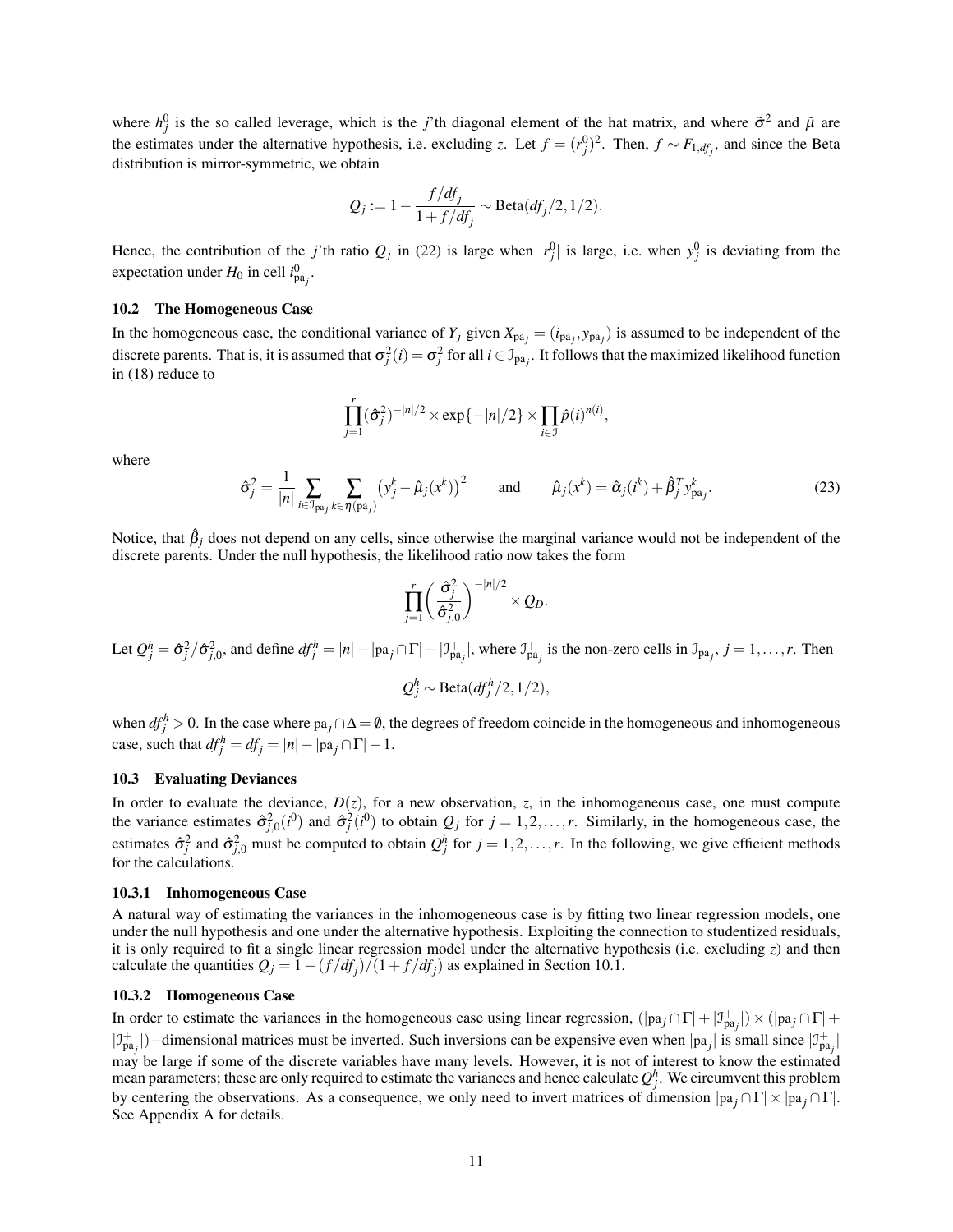# <span id="page-11-0"></span>11 The Outlier Test

In this section, we summarize the results of the previous sections and suggest a novel outlier detection procedure, ODMGM, using CGR models in Algorithm [4.](#page-11-2) We first reiterate the method given in [\[22\]](#page-17-1) for simulating discrete cells in Algorithm [3,](#page-11-3) which is needed in Algorithm [4.](#page-11-2) The method is based on a RIP ordering of the cliques in a pure discrete graph and, exploiting, the chain rule

$$
P(I = i) = P(I_{C_1} = i_{C_1}) \prod_{k=2}^{K} P(I_{C_k} = i_{C_k} | I_{S_k} = i_{S_k}),
$$

where the RIP ordering ensures that the cell value  $i_{S_k}$  is known, since it holds that  $S_k \subset C_j$  for some  $j < k$  (this is exploited in line [7](#page-11-3) of Algorithm [3\)](#page-11-3).

<span id="page-11-3"></span>

|    | <b>Algorithm 3</b> Simulate Cells in Pure Discrete Decomposable Graphical Models                                                    |                                  |
|----|-------------------------------------------------------------------------------------------------------------------------------------|----------------------------------|
|    | 1: <b>procedure</b> $(G:$ Pure discrete decomposable graph. $U:$ Dataset of observations)                                           |                                  |
| 2: | Form the contingency table $n$ of all observations in $U$ .                                                                         |                                  |
| 3: | Construct a sequence of cliques, $C_1, C_2, \ldots, C_K$ , having RIP from G                                                        |                                  |
| 4: | Let $i := \{\}\$                                                                                                                    | $\triangleright$ An ordered list |
| 5: | Simulate $i_{C_1}$ using the probability table $n_{C_1}(i_{C_1})/ n $ and append $i_{C_1}$ to i                                     |                                  |
| 6: | for $k = 2, 3, , K$ do                                                                                                              |                                  |
| 7: | Simulate $i_{C_k \setminus S_k}$ using the conditional probability table $n_{C_k}(i_{C_k \setminus S_k}, i_{S_k})/n_{S_k}(i_{S_k})$ |                                  |
| 8: | Append $i_{C_k \setminus S_k}$ to i                                                                                                 |                                  |
| 9: | end for                                                                                                                             |                                  |
|    | 10: end procedure                                                                                                                   |                                  |
|    |                                                                                                                                     |                                  |

<span id="page-11-2"></span>Algorithm 4 Outlier Detection in Mixed Graphical Models (ODMGM)

1: procedure (*G*: Decomposable mixed graph, *U*: Dataset of observations, *z*: New observation.) 2: Append *z* to *U* and form the contingecy table *n* of all observations 3: Find a perfect ordering of the vertices in *G* 4: Construct the pure graph  $G_{\Delta}$ <br>5: **for**  $\ell = 1, 2, ..., N$  **do** for  $\ell = 1, 2, \ldots, N$  do 6: Simulate cell *i*<sup> $\ell$ </sup> by applying Algorithm [3](#page-11-3) on  $G_{\Delta}$ 7: **for**  $j = 1, 2, ..., r$  **do** 8: **if**  $df_i \ge 0$  **then** 9: simulate  $Q_j$  from Beta $(df_j/2, 1/2)$ <br>10: **end if** end if 11: end for 12: Calculate  $D(x^{\ell})$  by applying [\(21\)](#page-9-5) to cell  $i^{\ell}$  and add it to  $-\sum_{j:d f_j \ge 0} n_{pa_j}(i^{\ell}_{pa_j}) \log(Q_j)$ 13: end for 14: Define the empirical CDF,  $F(x) = N^{-1} \sum_{\ell=1}^{N} \mathbb{1}[D(x^{\ell}) \leq D(x)]$ , and calculate  $D(z)$  using [\(22\)](#page-9-2) 15: **if**  $F(z) \geq 1 - \alpha$  then 16: declare *z* as outlier in *U* at an  $\alpha$ -level 17: end if 18: end procedure

Notice that, in Algorithm [4](#page-11-2) the new observation, *z*, is appended to the data, *U*; i.e. under the null hypothesis it is assumed that *z* originates from the same generating process as all the observations in *U*. Next, due to the results in [\(20\)](#page-9-1), it is not necessary to simulate the associated continuous part of each simulated cell in order to simulate the deviances. This implies a large reduction in the computational time needed for simulation. As a consequence of Proposition [10,](#page-9-4) the quantities  $Q_j$ , can be computed in parallel due to conditional independence.

The homogeneous version follows by replacing  $df_j$  and  $Q_j$  with their respective counterparts,  $df_j^h$  and  $Q_j^h$ , and replacing all  $n_{pa_j}(i_{pa_j})$  in line [12](#page-11-2) with  $|n|$ .

# <span id="page-11-1"></span>12 Real Data Example

In this section, we apply ODMGM to the cover type (CT) data from the UCI Machine Learning Repository [\[8\]](#page-16-5). This dataset demands the usage of non-trivial models in order to capture the large amount of information. This has caught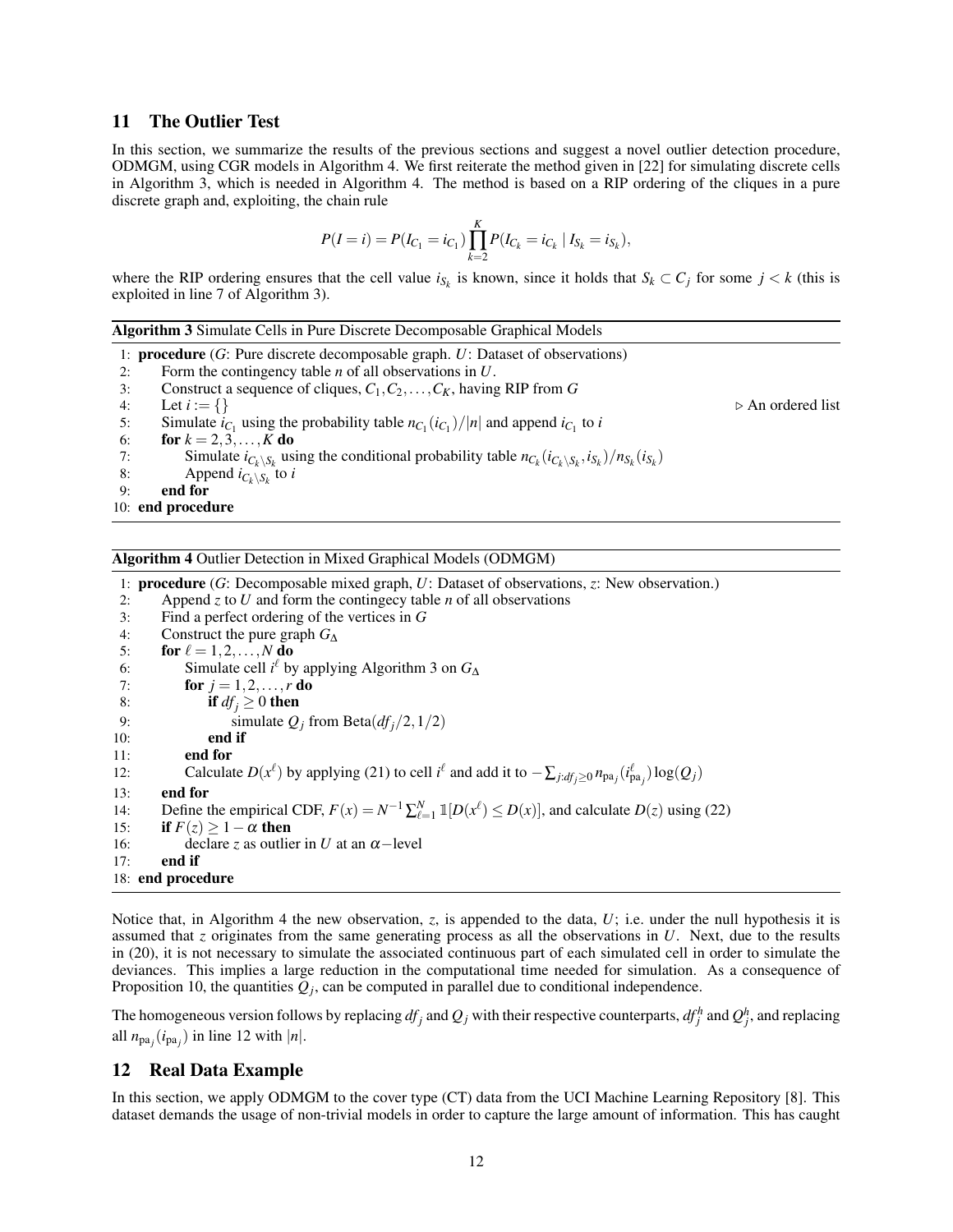the attention of researchers in the machine learning community in order to benchmark different classification models. Each sample in the data is taken from a  $30m \times 30m$  patch of forest that is classified as one of seven CTs represented as integers: 1: Spruce/Fir (37%), 2: Lodgepole Pine (48%), 3: Ponderosa Pine (6%), 4: Cottonwood/Willow (1%), 5: Aspen (2%), 6: Douglas-fir (3%) and 7: Krummholz (4%). In addition, the CT data contains 53 explanatory variables of which 44 are discrete with two levels (i.e. binary). Of these, 40 describe the presence (or absence) of a particular soil type, and four describes the presence (or absence) of the wilderness area. The remaining variables are continuous and includes for example elevation, slope, horizontal distance to hydrology and hillshade at noon. Dua and Graff [\[8\]](#page-16-5) gave a thorough explanation of the entire dataset. The original dataset consists of 581,000 samples, however, we have downsampled to 20,000 samples to keep the CPU running time down while preserving the frequency distribution of the CTs.

Recently, [\[16\]](#page-17-12) applied a random forest model to obtain a classification accurracy of 95% when predicting the CT of a sample. We demonstrate, that classification should be conducted with caution since, in many situations, more than a single CT is a statistically plausible explanation of a sample. Furthermore, some authors, e.g. [\[26\]](#page-17-13), assumed the explanatory variables to be independent, which we show is an invalid exorbitant assumption.

We start the analysis by fitting an interaction graph using the R package gRapHD [\[5\]](#page-16-6) to investigate the complexity of the CT data. The interaction graph, *G*, is depicted in Figure [2](#page-12-0) (left), where white vertices represent continuous variables, black vertices represent discrete variables, and the grey vertex is the class variable. Clearly, the explanatory variables are associated with CT either by a direct relation or implicitly through other explanatory variables. The interaction graph is rather complex and it is thus questionable to assume independence among all variables. There are four isolated variables, i.e. they are not connected to any other variable in the graph. We have removed these four variables (columns 21, 22, 50 and 51 in the UCI dataset) to reduce the complexity.

In order to benchmark ODMGM as an outlier tool, we construct seven interaction graphs, one for each class. Figure [2](#page-12-0) shows one of the more complex interaction graphs for class 1 (*G*1, middle) and the simplest one for class 7 (*G*7, right). Notice, that these are quite different implying that samples from different classes are, most likely, generated by different mechanisms with intrinsic association differences among the explanatory variables.

In Section [12.2,](#page-13-0) we use these interaction graphs to calculate the proportion of samples that ODMGM is able to declare as outliers in each class. We benchmark the results to those of iForest. In the following section, we investigate if the underlying assumptions of the CGR model in class 7, which was chosen for simplicify due to its simpler interaction structure compared to the other classes, is valid.

<span id="page-12-0"></span>

Figure 2: Left: Interaction graph, *G*, for the downsampled CT data including the class variable. Middle: Interaction graph, *G*1, for class 1. Right: Interaction graph, *G*7, for class 7. Discrete variables are black, continuous variables are white and the central, grey vertex in the left graph represent the class variable.

#### 12.1 Verifying CGR Assumptions

Consider the subgraph  $H_7$  of  $G_7$  in Figure [3,](#page-13-1) where we have named the vertices according the column position of the corresponding variables in the cover type data.

The subgraph  $H_7$  in Figure [3](#page-13-1) consists of the continuous variables and the corresponding discrete parents. Using MCS together with Proposition [3,](#page-2-4) a perfect numbering of the vertices can be computed such that  $pa(v_1) = \{v_5, v_{54}\},\$  $pa(v_5) = \{v_6, v_{10}, v_{11}\}\$ ,  $pa(v_7) = \{v_2, v_3, v_{52}, v_{53}\}\$ ,  $pa(v_8) = \{v_2, v_3, v_7, v_{52}, v_{53}\}\$ ,  $pa(v_9) = \{v_2, v_3, v_7, v_8, v_{52}, v_{53}\}\$  and  $pa(v_{10}) = \{v_{11}, v_{12}\}\.$  First, we make a graphical check for  $v_1$  and  $v_{10}$  being approximately Gaussian given their parents, see Figure [4.](#page-13-2) In the light of a rather complex model, the density plots in Figure [4](#page-13-2) look fairly symmetric and bellshaped for  $v_1$  (top row, Figure [4\)](#page-13-2). For  $v_{10}$ , the densities are neither symmetric nor bellshaped, but the deviations from the Gaussian distribution are not large (bottom row, Figure [4\)](#page-13-2).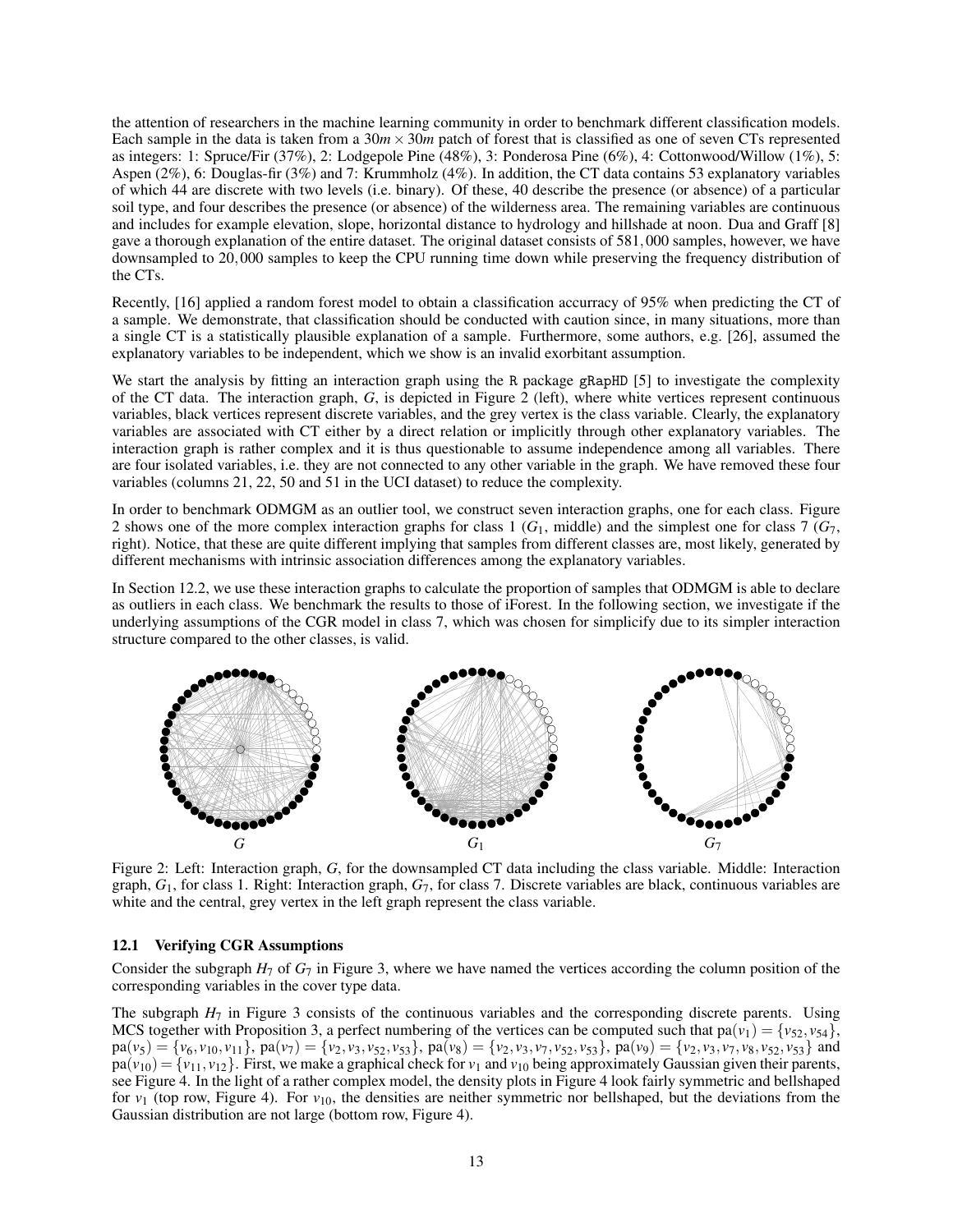<span id="page-13-1"></span>

<span id="page-13-2"></span>Figure 3: The subgraph  $H_7$  of  $G_7$  illustrating some of the associations between the CT variables for class 7.



Figure 4: Density plots of  $v_1$  (top row) and  $v_{10}$  (bottom row) given the configurations of their discrete parents. The panel headers indicate the level of the discrete parents, e.g.  $v_{52} = 0$ ,  $v_{54} = 0$ , and the numbers of observations, e.g.  $n(0,0) = 368.$ 

It is difficult graphically to verify, whether  $v_5$ ,  $v_7$ ,  $v_8$  and  $v_9$  are Gaussian with mean values depending on their parents, since they all have more than one continous parent. Instead, we shall assess the adequacy of the assumptions simply by calculating the squared coefficient of determination,  $R^2$ , for each combination of the discrete parents. The results are summarized in Table [1,](#page-13-3) where the numbers represent the values of  $R^2$  for the given configurations of  $v_{52}$  and  $v_{54}$ . It can be noticed, that no samples had the configuration  $(v_{52}, v_{54}) = (1,1)$ . The values of  $R^2$  are overall satisfactory. Notice, that the values for the model of *v*<sub>9</sub> indicates a nearly perfect linear association. The model of *v*<sub>5</sub> has  $R^2$ —values of 0.011 and 0.258 for  $v_{11} = 0$  and  $v_{11} = 1$ , respectively which is less impressive.

<span id="page-13-3"></span>Table 1: Summary of model performance using the squared coefficient of determination,  $R^2$ .

| Model                            | $(v_{52}, v_{54})$ : | (0,0) | (1,0)       | (0,1)   |
|----------------------------------|----------------------|-------|-------------|---------|
| $v_7 \sim v_2 + v_3$             |                      |       | 0.174 0.580 | - 0.396 |
| $v_8 \sim v_2 + v_3 + v_7$       |                      | 0.575 | 0.405       | 0.599   |
| $v_9 \sim v_2 + v_3 + v_7 + v_8$ |                      | 0.992 | 0.998       | - 0.988 |

#### <span id="page-13-0"></span>12.2 Performance

We now apply both ODMGM and iForest to the CT data and summarize the results in Figure [5.](#page-14-0) Given a specific class, one of the facets, we calculate the proportion of observations for all other classes that ODMGM and iForest, respectively, are able to declare as outliers in that specific class. Proportions for ODMGM are shown by circles whereas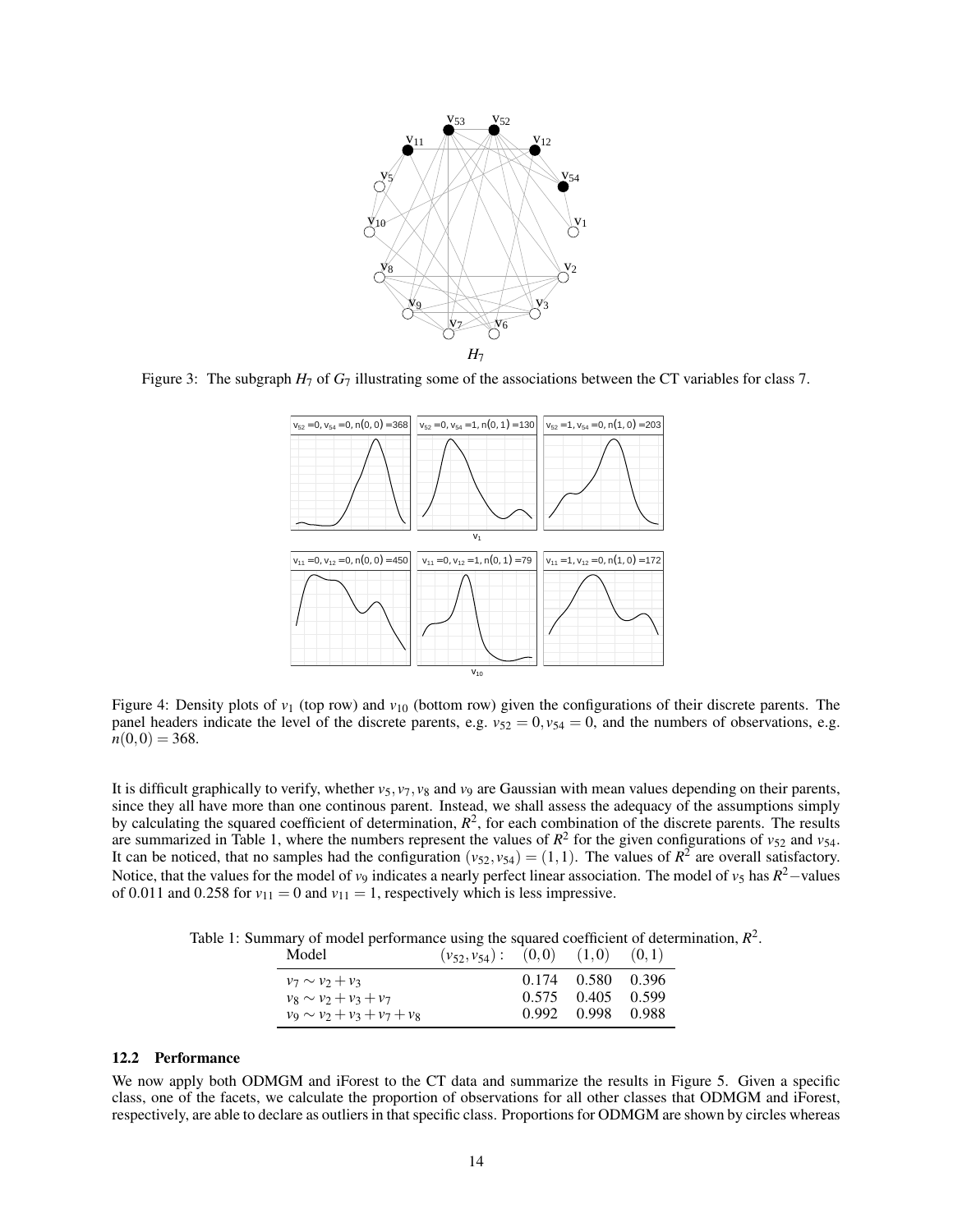results for iForest are shown as filled dots. The grey bands highlight the proportion of in-class outlier detection; proportions in this band should optimally equal the significance level, here, 0.05. Notably, it is difficult to detect outliers in class 1 and 2 regardless of which method is used. In general, though, ODMGM outperforms iForest and iForest is in fact worse than random guessing in the majority of the tests (many rejection fractions less than 0.5). Specifically, for class 7 the difference in performance is heavily pronounced.

<span id="page-14-0"></span>

#### Method: ● iForest ● ODMGM

Figure 5: Each observation in the downsampled dataset was tested as outlier in each class using both iForest (dark points) and ODMGM (light points), respectively. The panels show how often each of the cover types is rejected in the classes. The grey bands highlights the proportion of in-class outlier detection.

The presented methodology allows each observation to be tested as outlier in each of the classes in a dataset. Consequently, an observation can be declared an outlier in no, some, or all classes. In the cover type dataset with seven classes, this implied that there may be up to  $2^7 = 128$  different rejection/acceptance combinations. In Figure [6,](#page-15-1) we plotted the different types of combinations seen in the downsampled dataset [created by the UpSetR R-package, [14\]](#page-17-14). There are 819 observations that were rejected in all classes and 1,784 observations accepted in a single class. Furthermore, as expected from Figure [5,](#page-14-0) many observations are simultaneously accepted in both class 1 and 2 (e.g. 5,479 in just those two, and 6,931 with an additional class (class 5: 3,639, class 7: 3,151, and class 6: 141, respectively). The aggregation in Figure [6](#page-15-1) does not take the true class into consideration as in Figure [5.](#page-14-0) However, since the majority of the observations are of class 1 or 2 (85%), these also belong to the classes in which most observations are accepted. Furthermore 77% ( $n = 15,365$ ) and 80% ( $n = 16,078$ ) were accepted as being of class 1 and 2, respectively. This emphasises the risk of assigning an observation to a single class, which is the typical approach in a classification setup.

# 13 Conclusions and Future Work

In this paper, we present a new probabilistic method, ODMGM, for outlier detection in high-dimensional data with mixed variables. The methodology uses a theoretically sound formulation of what is meant by an outlier. We studied the performance of ODMGM on a real data set and benchmarked it with the performance of the state-of-the-art algorithm iForest. We found that ODMGM was superior to iForest and that iForest, in general, is worse than random guessing for outlier detection for this particular dataset. This contradicts the findings of several other authors, see e.g. [\[11,](#page-17-4) [24,](#page-17-5) [2,](#page-16-0) [3,](#page-16-1) [7,](#page-16-2) [12\]](#page-17-6). Furthermore, we saw from Figure [6](#page-15-1) that in many cases, it is not, statistically, possible to assign a given sample to a single class. This is in contrast to classification methods where, if a sample is plausible to originate from two or more different classes, the method assign the sample to the most probable class, which may arguably be undesirable in healthcare and forensics e.g. where the cost of a false positive may be fatal. Thus, we suggest an outlier detection method like ODMGM, and leave the further investigation to a specialist if it is plausible for a sample to belong to several classes or to be excluded from all classes. The latter case may reveal a new interesting finding.

Furthermore, we provide generic software for use in the R language [\[21\]](#page-17-8) together with all code snippets used to generate all the results in this paper.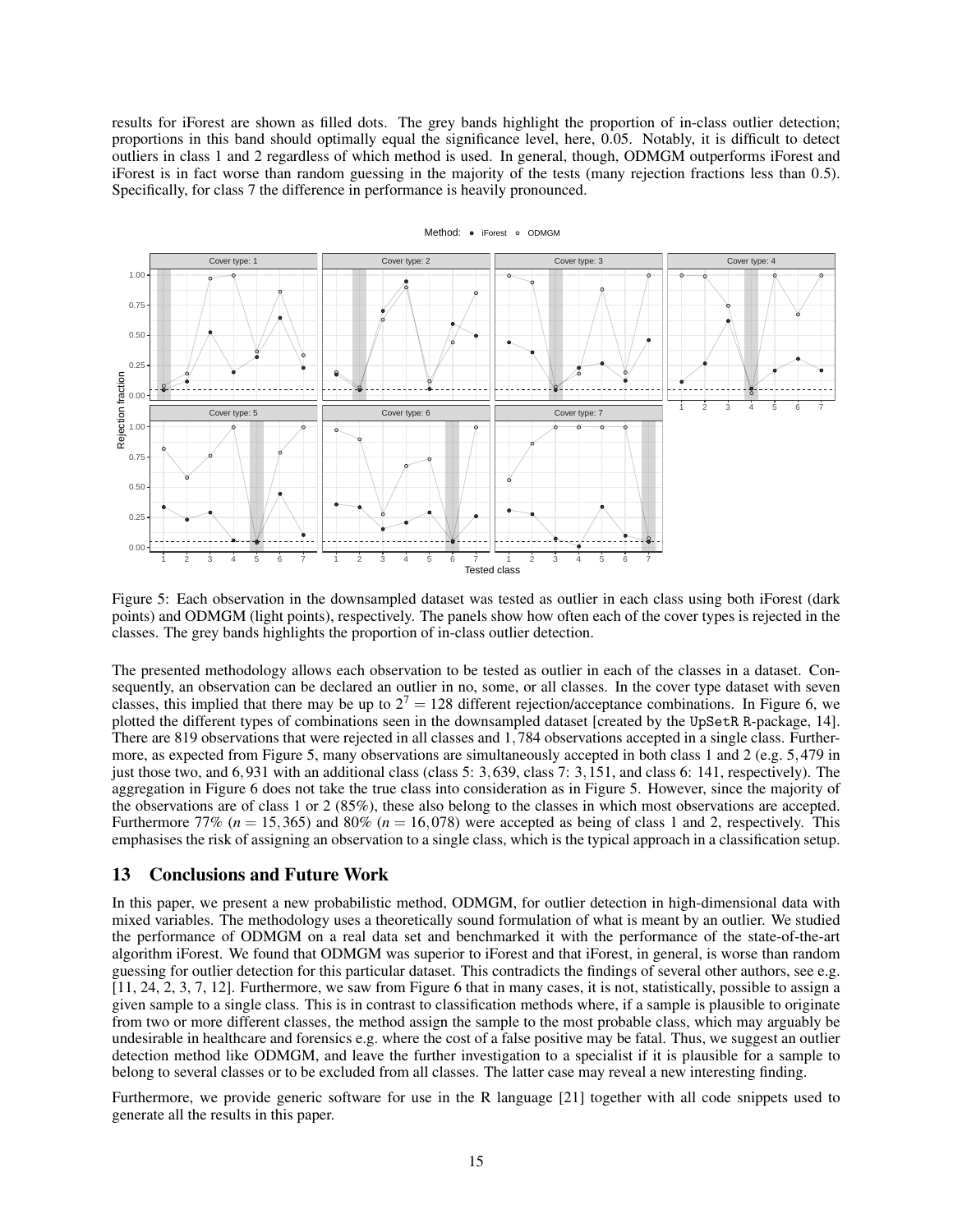<span id="page-15-1"></span>

Figure 6: Diagram showing the distribution of the various combinations of accepted classes for the downsampled CT dataset. Dots (and lines) in the lower part correspond to the accepted CT classes [created by the UpSetR R-package, [14\]](#page-17-14).

Another approach in the homogeneous case, which we hope to investigate in future research is to assume a different parameterization of the conditional mean value in [\(23\)](#page-10-1). Consider a generic continuous variable, *y*, and suppose the discrete parents consist of  $i = (i_1, \ldots, i_k)$ . The conditional mean of y could then, for example, only include main effects, i.e.

$$
\alpha_1(i_1) + \alpha_2(i_2) + \cdots + \alpha_k(i_k) + \beta^T y_{\text{pa}(y)}.
$$

In this setup, we only require  $|n| \ge \sum_{j=1}^{k} |J_j| - k + |pa(y) \cap \Gamma| + 1$ . All though much simplified, the estimates would be more robust and the model, if appropriate, will have more power.

Learning a graphical model from high dimensional data is a notoriously hard task, not least because of the many possible structures and the vast amount of data. However, it is more tangible if the graph is assumed to be decomposable since the computational advantages of such an assumption are tremendous. One of the most promising approaches was suggested by [\[6\]](#page-16-7) which offered a detailed algorithm, named ESS, for efficient stepwise model selection in mixed graphical models (including the pure case) is given. [\[1\]](#page-16-8) discovered a flaw in ESS and gave a proof for the correction. For the pure discrete case the ESS algorithm is implemented in the R software package ess, originally a part of the molic package [\[20\]](#page-17-15). The ESS algorithm is not yet implemented to handle the mixed case in any known software to our knowledge. The R package gRapHD [\[10\]](#page-16-9) was designed for model selection in high-dimensional mixed graphical models. Unfortunately, the package is no longer maintained. To our knowledge, the only maintained R package for model selection in the mixed case is the mgm package. However, one must specify the highest order of interaction in advance and even for small orders the procedure is much too slow for model selection in high-dimensional data. In connection to outlier detection where the procedure may need to run several times, it is crucial that fitting the interaction graph can be done reasonably fast. We plan to implement the ESS procedure for mixed graphs in the future.

# <span id="page-15-0"></span>A Variance Estimation for Inhomogeneous Models

First, we need a little more notation, and to ease this, we define  $a := pa_j$ . Denote by  $y_j^k(i_a)$  the *k*'th observation of *y*<sub>*j*</sub> in cell *i<sub>a</sub>*, i.e. the observation of *y<sub>j</sub>* corresponding to the *k*'th index in  $\eta$ (*a*). Similarly, denote by  $y_a^k(i_a)$  the *k*'th observation of  $y_a$  in cell  $i_a$ . The centered observations in cell  $i_a$  is then given as

$$
\gamma_j^k(i_a) := y_j^k(i_a) - \bar{y}_j(i_a),
$$
 where  $\bar{y}_j(i_a) = \sum_{k \in \eta(a)} y_j^k(i_a),$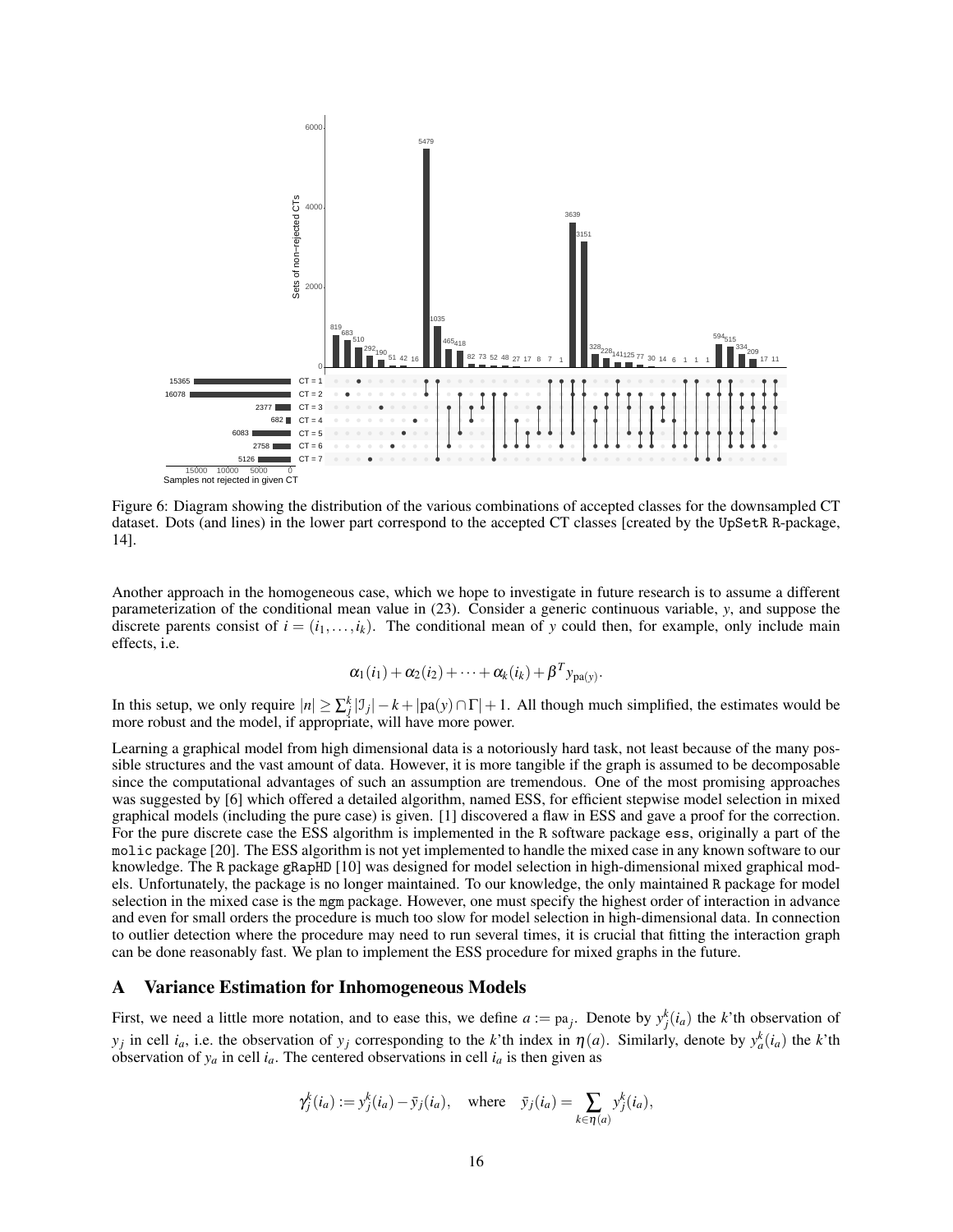and

$$
\gamma_a^k(i_a) := y_a^k(i_a) - \bar{y}_a(i_a),
$$
 where  $\bar{y}_a(i_a) = \sum_{k \in \eta(a)} y_a^k(i_a).$ 

Our goal is to minimize the sums of squared errors

$$
SSE_j(\alpha, \beta) = \sum_{i_a \in \mathcal{I}_a} \sum_{k \in \eta(a)} (y_j^k(i_a) - \alpha(i_a) - \beta^T y_a^k(i_a))^2.
$$

Using the centered observations, it can be seen that

$$
SSE_j(\alpha, \beta) = \sum_{i_a \in \mathcal{I}_a} \sum_{k \in \eta(a)} (\gamma_j^k(i_a) - \beta^T \gamma_a^k(i_a))^2 + \sum_{i_a \in \mathcal{I}_a} \sum_{k \in \eta(a)} (\bar{\mathbf{y}}_j(i_a) - \alpha(i_a) - \beta^T \bar{\mathbf{y}}_a(i_a))^2.
$$

Thus,  $\hat{\alpha}(i_a) = \bar{y}_j(i_a) - \beta^T \bar{y}_a(i_a)$  and  $\hat{\beta} = S_{a,a}^{-1} S_{a,j}$  where

<span id="page-16-10"></span>
$$
S_{u,v} = \sum_{i_a \in \mathcal{I}_a} \sum_{k \in \eta(a)} \gamma_u^k(i_a) \{ \gamma_v^k(i_a) \}^T.
$$

Finally, it follows that

$$
SSE_j(\hat{\alpha}, \hat{\beta}) = S_{j,j} - S_{j,a} S_{a,a}^{-1} S_{a,j} \quad \text{and} \quad \hat{\sigma}_j = |n|^{-1} SSE_j(\hat{\alpha}, \hat{\beta}). \tag{24}
$$

The problem is now reduced to inverting a  $(|pa_j \cap \Gamma|) \times (|pa_j \cap \Gamma|)$  matrix. The qunatities  $Q_j^h$  can thus be computed using [\(24\)](#page-16-10) twice; one with the new observation included and one without. Notice that the minimized sums of squared errors reduces as follows in the special cases:

$$
SSE_j = \begin{cases} S_{j,j} & \text{when } pa_j \subset \Delta \\ \tilde{S}_{j,j} - \tilde{S}_{j,a} \tilde{S}_{a,a}^{-1} \tilde{S}_{a,j} & \text{when } pa_j \subset \Gamma \\ \tilde{S}_{j,j} & \text{when } pa_j = \emptyset, \end{cases}
$$
 (25)

where  $\tilde{S}_{u,v} = \sum_{\ell=1}^{|n|}$  $\gamma_{\mu}^{[n]}$   $\gamma_{\mu}^{\ell}(\gamma_{\nu}^{\ell})^T$  and  $\gamma_{\mu}^{\ell} = y_{\mu}^{\ell} - \bar{y}_{\mu}$ .

# References

- <span id="page-16-8"></span>[1] Stephan M Altmueller and Robert M Haralick. Practical aspects of efficient forward selection in decomposable graphical models. In *16th IEEE International Conference on Tools with Artificial Intelligence*, pages 710–715. IEEE, 2004. doi: 10.1109/ictai.2004.100. URL <https://doi.org/10.1109/ictai.2004.100>.
- <span id="page-16-0"></span>[2] Sunil Aryal, Kai Ming Ting, and Gholamreza Haffari. Revisiting attribute independence assumption in probabilistic unsupervised anomaly detection. In *Pacific-Asia Workshop on Intelligence and Security Informatics*, pages 73–86. Springer, 2016.
- <span id="page-16-1"></span>[3] Sunil Aryal, Arbind Agrahari Baniya, and KC Santosh. Improved histogram-based anomaly detector with the extended principal component features. *arXiv preprint arXiv:1909.12702*, 2019.
- <span id="page-16-4"></span>[4] William G Cochran. The distribution of quadratic forms in a normal system, with applications to the analysis of covariance. In *Mathematical Proceedings of the Cambridge Philosophical Society*, volume 30, pages 178–191. Cambridge University Press, 1934.
- <span id="page-16-6"></span>[5] Gabriel CG de Abreu, Rodrigo Labouriau, and David Edwards. High-dimensional graphical model search with graphd r package. *arXiv preprint arXiv:0909.1234*, 2009.
- <span id="page-16-7"></span>[6] Amol Deshpande, Minos Garofalakis, and Michael I Jordan. Efficient stepwise selection in decomposable models. In *Proceedings of the Seventeenth conference on Uncertainty in artificial intelligence*, pages 128–135. Morgan Kaufmann Publishers Inc., 2001.
- <span id="page-16-2"></span>[7] Rémi Domingues, Maurizio Filippone, Pietro Michiardi, and Jihane Zouaoui. A comparative evaluation of outlier detection algorithms: Experiments and analyses. *Pattern Recognition*, 74:406–421, 2018.
- <span id="page-16-5"></span>[8] Dheeru Dua and Casey Graff. UCI machine learning repository, 2017. URL [http://archive.ics.uci.edu/](http://archive.ics.uci.edu/ml) [ml](http://archive.ics.uci.edu/ml).
- <span id="page-16-3"></span>[9] David Edwards. *Introduction to graphical modelling*. Springer Science & Business Media, 2012.
- <span id="page-16-9"></span>[10] David Edwards, Gabriel CG de Abreu, and Rodrigo Labouriau. Selecting high-dimensional mixed graphical models using minimal aic or bic forests. *BMC Bioinformatics*, 11(1):18, 2010. doi: 10.1186/1471-2105-11-18. URL <https://doi.org/10.1186/1471-2105-11-18>.